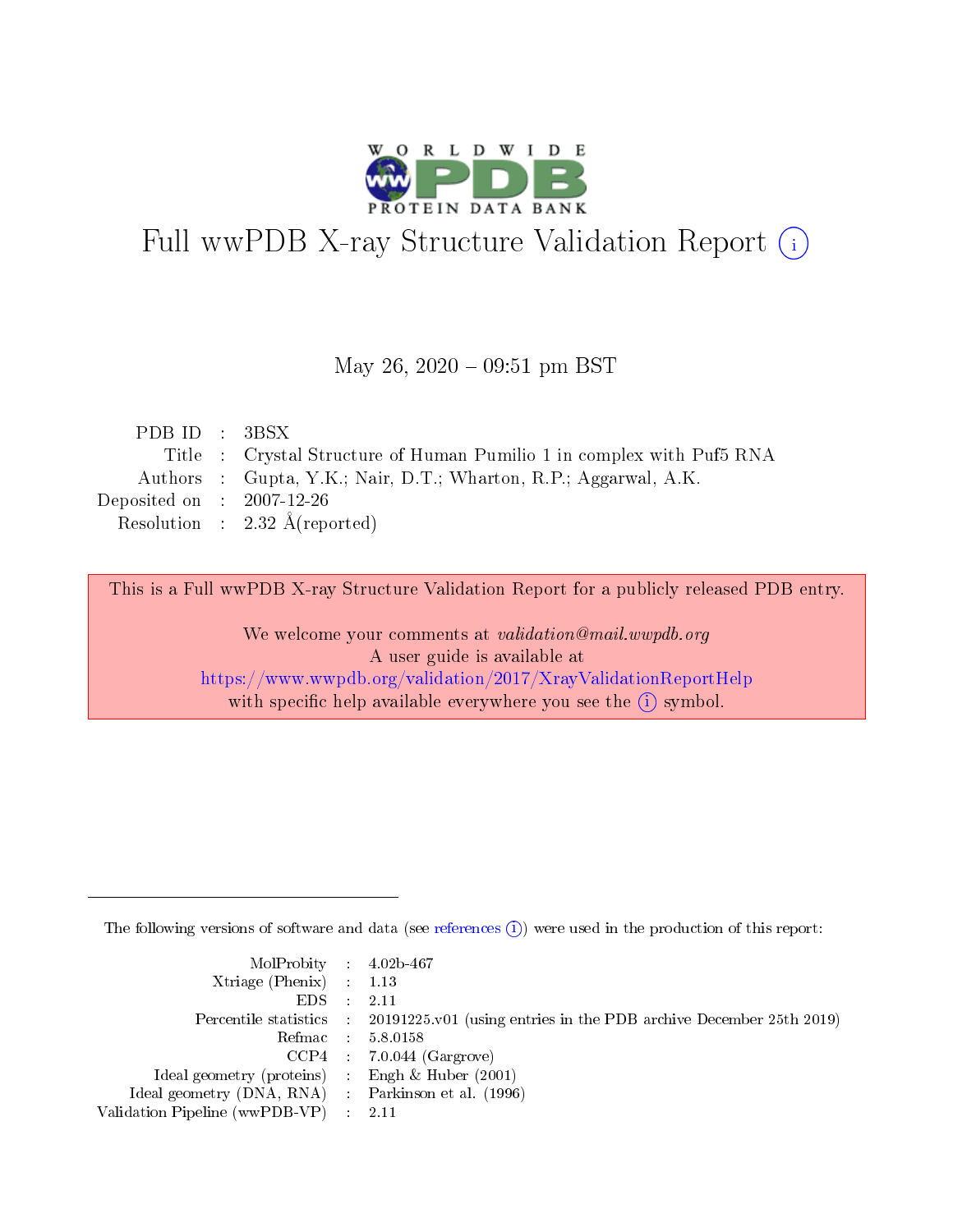# 1 [O](https://www.wwpdb.org/validation/2017/XrayValidationReportHelp#overall_quality)verall quality at a glance  $(i)$

The following experimental techniques were used to determine the structure: X-RAY DIFFRACTION

The reported resolution of this entry is 2.32 Å.

Percentile scores (ranging between 0-100) for global validation metrics of the entry are shown in the following graphic. The table shows the number of entries on which the scores are based.



| Metric                | Whole archive        | <b>Similar resolution</b>                                 |
|-----------------------|----------------------|-----------------------------------------------------------|
|                       | $(\#\text{Entries})$ | $(\#\text{Entries}, \text{resolution range}(\text{\AA}))$ |
| $R_{free}$            | 130704               | $5974(2.34-2.30)$                                         |
| Clashscore            | 141614               | 6604 (2.34-2.30)                                          |
| Ramachandran outliers | 138981               | $6523(2.34-2.30)$                                         |
| Sidechain outliers    | 138945               | $6523(2.34-2.30)$                                         |
| RSRZ outliers         | 127900               | $5855(2.34-2.30)$                                         |
| RNA backbone          | 3102                 | $1031(2.70-1.94)$                                         |

The table below summarises the geometric issues observed across the polymeric chains and their fit to the electron density. The red, orange, yellow and green segments on the lower bar indicate the fraction of residues that contain outliers for  $>=3, 2, 1$  and 0 types of geometric quality criteria respectively. A grey segment represents the fraction of residues that are not modelled. The numeric value for each fraction is indicated below the corresponding segment, with a dot representing fractions  $\epsilon = 5\%$  The upper red bar (where present) indicates the fraction of residues that have poor fit to the electron density. The numeric value is given above the bar.

| Mol | Chain  | Length |                | Quality of chain |     |     |     |                       |  |
|-----|--------|--------|----------------|------------------|-----|-----|-----|-----------------------|--|
|     | $\cap$ | 11     | 18%            | 9%               | 36% |     | 27% | 9%                    |  |
|     | D      | 11     | 9%<br>9%<br>9% |                  | 27% | 36% |     | 18%                   |  |
| ച   | А      | 343    | $\%$           |                  | 70% |     | 26% | $\bullet\quad\bullet$ |  |
| ച   | В      | 343    | 4%             |                  | 71% |     | 25% | . .                   |  |

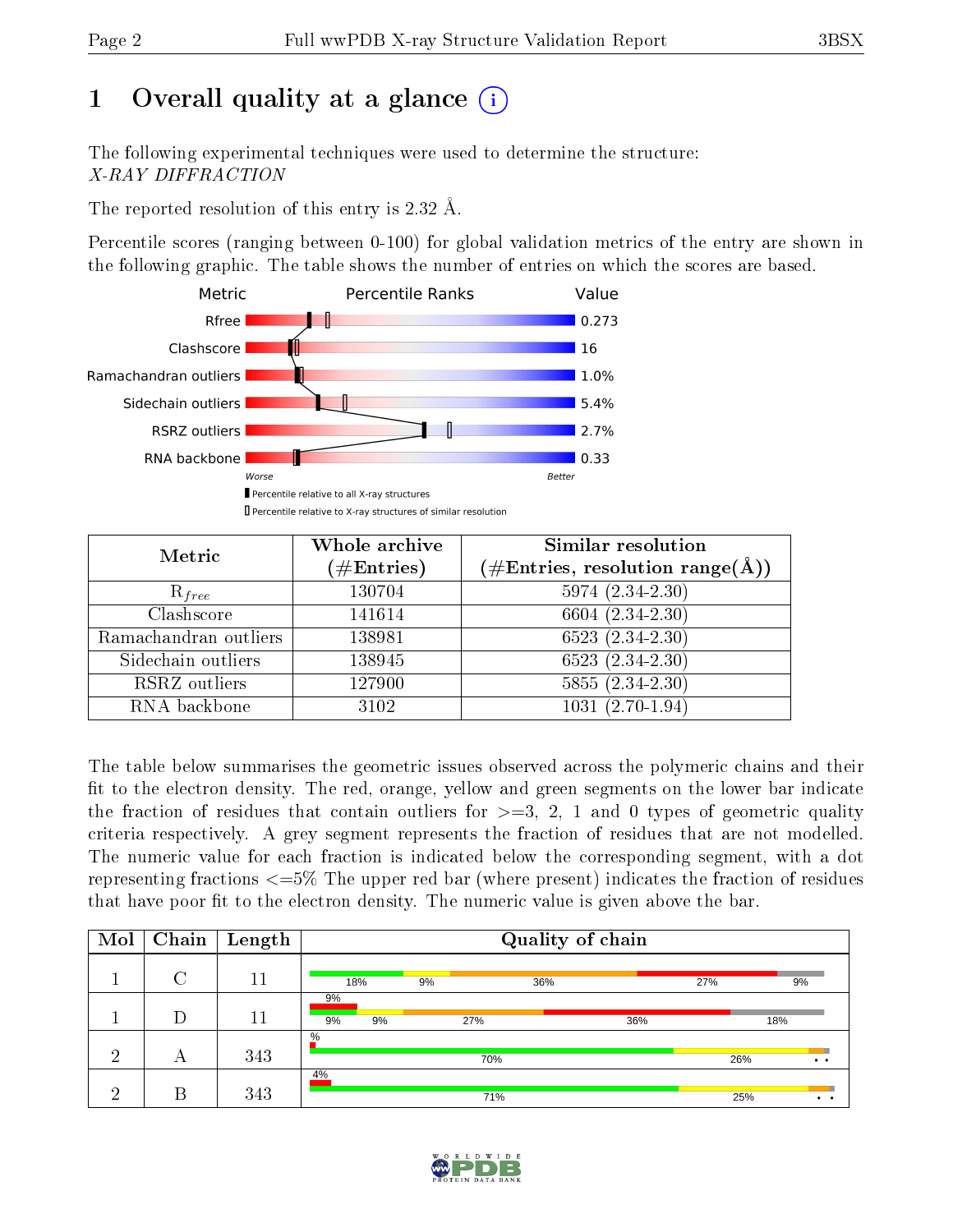# 2 Entry composition (i)

There are 3 unique types of molecules in this entry. The entry contains 6109 atoms, of which 0 are hydrogens and 0 are deuteriums.

In the tables below, the ZeroOcc column contains the number of atoms modelled with zero occupancy, the AltConf column contains the number of residues with at least one atom in alternate conformation and the Trace column contains the number of residues modelled with at most 2 atoms.

• Molecule 1 is a RNA chain called  $5'-R(*UP*UP*GP*UP*AP*AP*UP*AP*UP*AP*UP*UP*A)-3'$ .

|  | $\text{Mol}$   Chain   Residues | Atoms          |          |  |  |  | $ZeroOcc \mid AltConf \mid Trace \mid$ |  |
|--|---------------------------------|----------------|----------|--|--|--|----------------------------------------|--|
|  |                                 | Total C N O P  |          |  |  |  |                                        |  |
|  |                                 | 206 94 32 71 9 |          |  |  |  |                                        |  |
|  |                                 | Total C N O P  |          |  |  |  |                                        |  |
|  |                                 | 186            | 85 30 63 |  |  |  |                                        |  |

Molecule 2 is a protein called Pumilio homolog 1.

| Mol | Chain Residues | Atoms                    |                                           |     |       | $ZeroOcc \mid AltConf \mid Trace \mid$ |  |  |
|-----|----------------|--------------------------|-------------------------------------------|-----|-------|----------------------------------------|--|--|
|     | 341            | Total<br>2749            | 1744 491                                  | -N  | - 497 |                                        |  |  |
|     | 340            | $\mathrm{Total}$<br>2722 | $\overline{C}$ and $\overline{C}$<br>1727 | 489 | 489   |                                        |  |  |

• Molecule 3 is water.

| Mol |                         | Chain   Residues | Atoms                                 | $ZeroOcc \mid AltConf \mid$ |
|-----|-------------------------|------------------|---------------------------------------|-----------------------------|
| 3   | С                       | 19               | Total<br>$\left($<br>19<br>19         |                             |
| 3   | D                       | 12               | Total<br>$\left( \right)$<br>12<br>12 |                             |
| 3   | $\overline{\mathsf{A}}$ | 118              | Total<br>$\left($<br>118<br>118       |                             |
| 3   |                         | 97               | Total<br>$\left( \right)$<br>97<br>97 |                             |

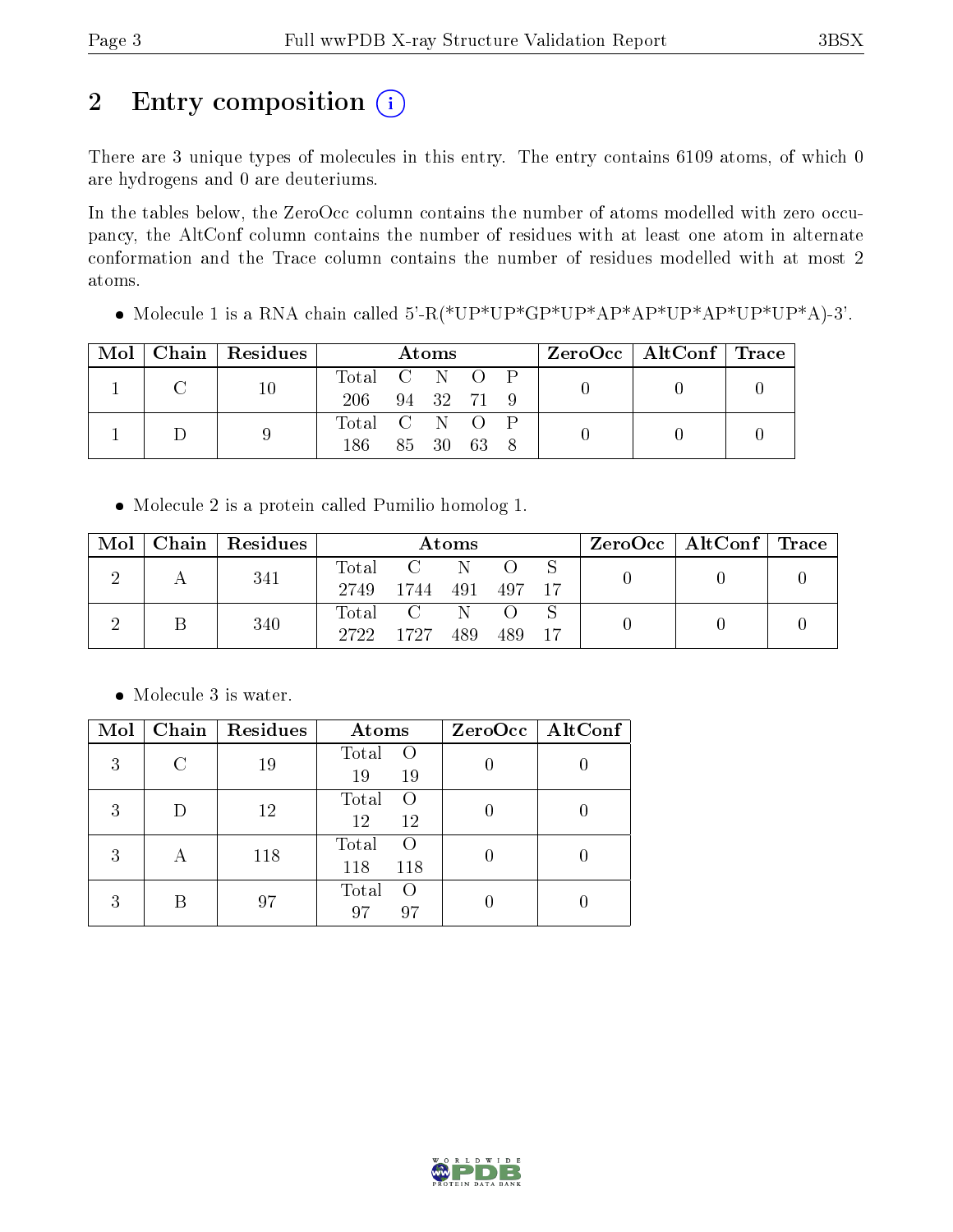# 3 Residue-property plots  $(i)$

These plots are drawn for all protein, RNA and DNA chains in the entry. The first graphic for a chain summarises the proportions of the various outlier classes displayed in the second graphic. The second graphic shows the sequence view annotated by issues in geometry and electron density. Residues are color-coded according to the number of geometric quality criteria for which they contain at least one outlier: green  $= 0$ , yellow  $= 1$ , orange  $= 2$  and red  $= 3$  or more. A red dot above a residue indicates a poor fit to the electron density (RSRZ  $> 2$ ). Stretches of 2 or more consecutive residues without any outlier are shown as a green connector. Residues present in the sample, but not in the model, are shown in grey.

• Molecule 1: 5'-R(\*UP\*UP\*GP\*UP\*AP\*AP\*UP\*AP\*UP\*UP\*A)-3'



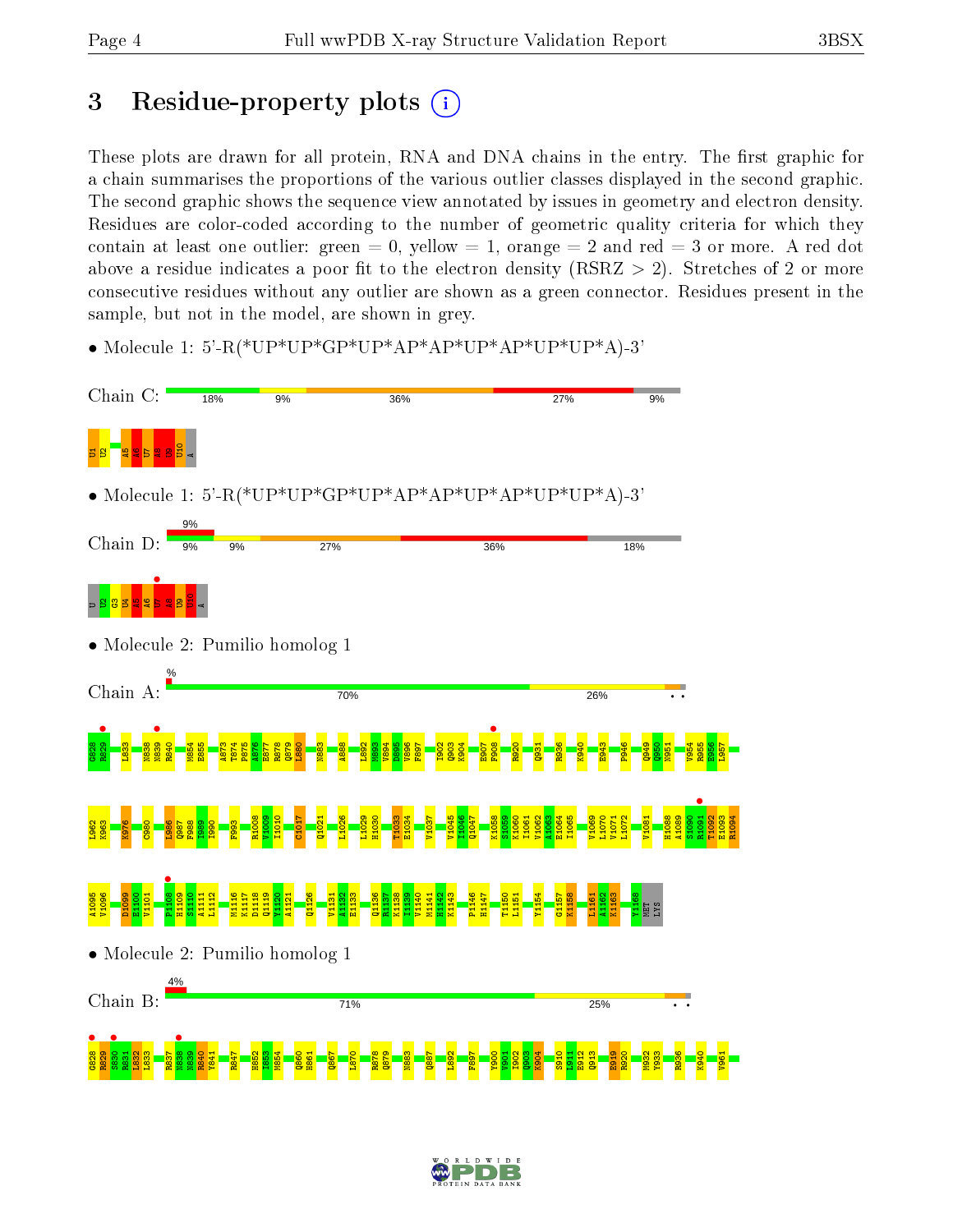# <u>s a starting and the set of the set of the set of the set of the set of the set of the set of the set of the s</u><br>Set of the set of the set of the set of the set of the set of the set of the set of the set of the set of th I1098 T1103 M1104 • N1105 • D1106 • G1107 P1108 H1109 S1110 A1111 L1112 M1116 K1117 Y1120 V1124 K1127 M1128 I1129 D1130 V1131 P1134 K1138 K1143 I1148 K1153 Y1154 • T1155 • Y1156 • G1157 K1158 L1161 • A1162 K1163 L1164 E1165 K1166 Y1167 • TYR MET LYS

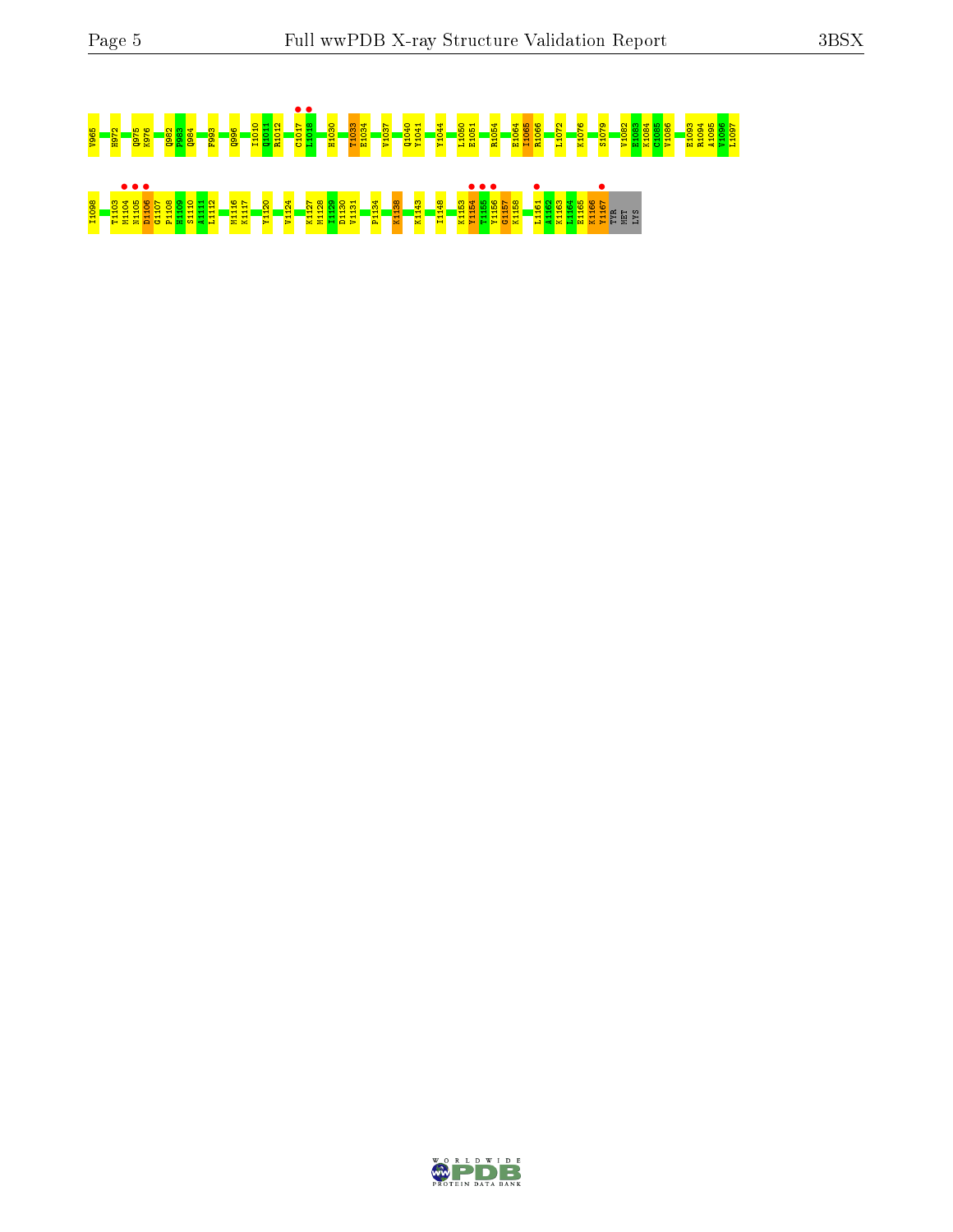# 4 Data and refinement statistics  $(i)$

| Property                                                                 | Value                                            | Source     |
|--------------------------------------------------------------------------|--------------------------------------------------|------------|
| Space group                                                              | P 21 21 21                                       | Depositor  |
| Cell constants                                                           | 65.64Å 313.98Å<br>35.84Å                         | Depositor  |
| a, b, c, $\alpha$ , $\beta$ , $\gamma$                                   | $90.00^{\circ}$ $90.00^{\circ}$<br>$90.00^\circ$ |            |
| Resolution $(A)$                                                         | 40.93<br>$-2.32$                                 | Depositor  |
|                                                                          | $40.92 = 2.32$                                   | <b>EDS</b> |
| $%$ Data completeness                                                    | 93.8 (40.93-2.32)                                | Depositor  |
| (in resolution range)                                                    | 93.8 (40.92-2.32)                                | <b>EDS</b> |
| $R_{merge}$                                                              | (Not available)                                  | Depositor  |
| $\mathrm{R}_{sym}$                                                       | 0.06                                             | Depositor  |
| $\langle I/\sigma(I) \rangle^{-1}$                                       | 2.66 (at $2.31\text{\AA})$ )                     | Xtriage    |
| Refinement program                                                       | <b>REFMAC 5.2.0005</b>                           | Depositor  |
| $R, R_{free}$                                                            | 0.212<br>0.277<br>$\ddot{\phantom{1}}$           | Depositor  |
|                                                                          | $0.208$ ,<br>0.273                               | DCC        |
| $R_{free}$ test set                                                      | $3129$ reflections $(10.02\%)$                   | wwPDB-VP   |
| Wilson B-factor $(A^2)$                                                  | 40.8                                             | Xtriage    |
| Anisotropy                                                               | 0.186                                            | Xtriage    |
| Bulk solvent $k_{sol}(\mathrm{e}/\mathrm{A}^3),$ $B_{sol}(\mathrm{A}^2)$ | 0.35, 45.5                                       | <b>EDS</b> |
| L-test for twinning <sup>2</sup>                                         | $< L >$ = 0.46, $< L2 >$ = 0.29                  | Xtriage    |
| Estimated twinning fraction                                              | $\overline{\text{No}}$ twinning to report.       | Xtriage    |
| $F_o, F_c$ correlation                                                   | 0.94                                             | <b>EDS</b> |
| Total number of atoms                                                    | 6109                                             | wwPDB-VP   |
| Average B, all atoms $(A^2)$                                             | 40.0                                             | wwPDB-VP   |

Xtriage's analysis on translational NCS is as follows: The largest off-origin peak in the Patterson function is  $5.46\%$  of the height of the origin peak. No significant pseudotranslation is detected.

<sup>&</sup>lt;sup>2</sup>Theoretical values of  $\langle |L| \rangle$ ,  $\langle L^2 \rangle$  for acentric reflections are 0.5, 0.333 respectively for untwinned datasets, and 0.375, 0.2 for perfectly twinned datasets.



<span id="page-5-1"></span><span id="page-5-0"></span><sup>1</sup> Intensities estimated from amplitudes.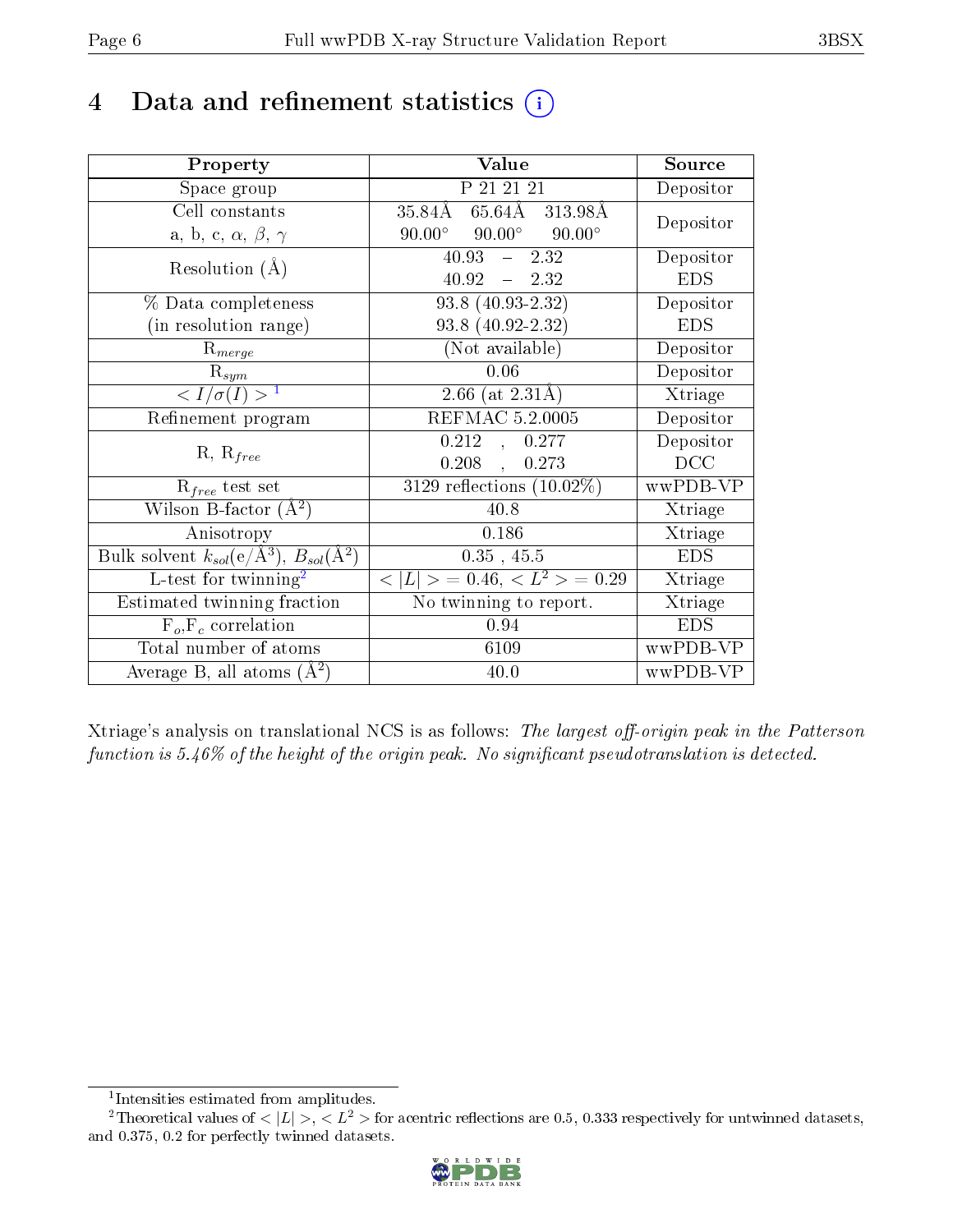# 5 Model quality  $(i)$

# 5.1 Standard geometry (i)

The Z score for a bond length (or angle) is the number of standard deviations the observed value is removed from the expected value. A bond length (or angle) with  $|Z| > 5$  is considered an outlier worth inspection. RMSZ is the root-mean-square of all Z scores of the bond lengths (or angles).

| Mol           | Chain |      | Bond lengths       | Bond angles |                      |  |
|---------------|-------|------|--------------------|-------------|----------------------|--|
|               |       | RMSZ | $\# Z >5$          | RMSZ        | # $ Z >5$            |  |
|               |       | 1.39 | $1/229$ $(0.4\%)$  | 1.95        | $5/354$ $(1.4\%)$    |  |
|               |       | 1.65 | $5/207$ $(2.4\%)$  | 2.05        | $9/320$ $(2.8\%)$    |  |
| $\Omega$      |       | 0.78 | $1/2803$ $(0.0\%)$ | 0.74        | $1/3785(0.0\%)$      |  |
| $\mathcal{D}$ | В     | 0.72 | $1/2775(0.0\%)$    | 0.72        | 0/3749               |  |
| All           | АH    | 0.83 | $8/6014(0.1\%)$    | 0.90        | 15/8208<br>$(0.2\%)$ |  |

All (8) bond length outliers are listed below:

| Mol            | Chain  | Res    | Type              | $\rm{Atoms}$  | $\mathbf{Z}$ | Observed $(A$ | $Ideal(\AA)$ |
|----------------|--------|--------|-------------------|---------------|--------------|---------------|--------------|
| $\overline{2}$ | В      | 828    | <b>GLY</b>        | $N$ -CA       | 8.42         | 1.58          | 1.46         |
| 2              |        | 1017   | $_{\mathrm{CYS}}$ | $CB-SG$       | 7.53         | 1.95          | 1.82         |
|                | D      | 10     | U                 | $N1-C6$       | 6.74         | 1.44          | 1.38         |
|                | Ð      | 10     | U                 | $O4'$ -C1'    | 6.40         | 1.50          | 1.41         |
|                | I)     | 10     | U                 | $N3-C4$       | 6.34         | 1.44          | 1.38         |
|                | D      | 4      | U                 | $C3'$ - $O3'$ | 5.61         | 1.50          | 1.42         |
|                | I)     | 9      | U                 | $C4-C5$       | 5.35         | 1.48          | 1.43         |
|                | $\cap$ | $10\,$ | U                 | $N1-C6$       | 5.02         | 1.42          | 1.38         |

All (15) bond angle outliers are listed below:

| Mol | Chain         | Res | <b>Type</b>  | Atoms                 | Z       | Observed $(°)$ | Ideal $(^\circ)$ |
|-----|---------------|-----|--------------|-----------------------|---------|----------------|------------------|
|     | D             | 9   | U            | $O4'$ -C1'-N1         | 9.84    | 116.07         | 108.20           |
|     | С             | 1   | U            | $P-O3'-C3'$           | 9.18    | 130.72         | 119.70           |
|     | D             | 7   | U            | $P-O3'-C3'$           | 9.09    | 130.61         | 119.70           |
|     | D             | 7   | U            | $O4'$ -C1'-N1         | 7.52    | 114.22         | 108.20           |
| 1   | D             | 5   | $\mathsf{A}$ | $P-O3'$ -C3'          | 7.25    | 128.40         | 119.70           |
|     | С             | 6   | А            | $P-O3'-C3'$           | 7.19    | 128.33         | 119.70           |
|     | D             | 3   | G            | $O4'$ -C1'-N9         | 6.91    | 113.73         | 108.20           |
| 1   | D             | 9   | U            | $C4'-C3'-C2'$         | $-6.90$ | 95.70          | 102.60           |
|     | D             | 9   | U            | $C1'$ - $O4'$ - $C4'$ | $-6.75$ | 104.50         | 109.90           |
|     | C             | 9   | U            | $P-O3'-C3'$           | 5.97    | 126.87         | 119.70           |
|     | D             | 7   | U            | N3-C2-O2              | $-5.57$ | 118.30         | 122.20           |
|     | $\mathcal{C}$ | 8   | А            | $N1-C2-N3$            | $-5.48$ | 126.56         | 129.30           |

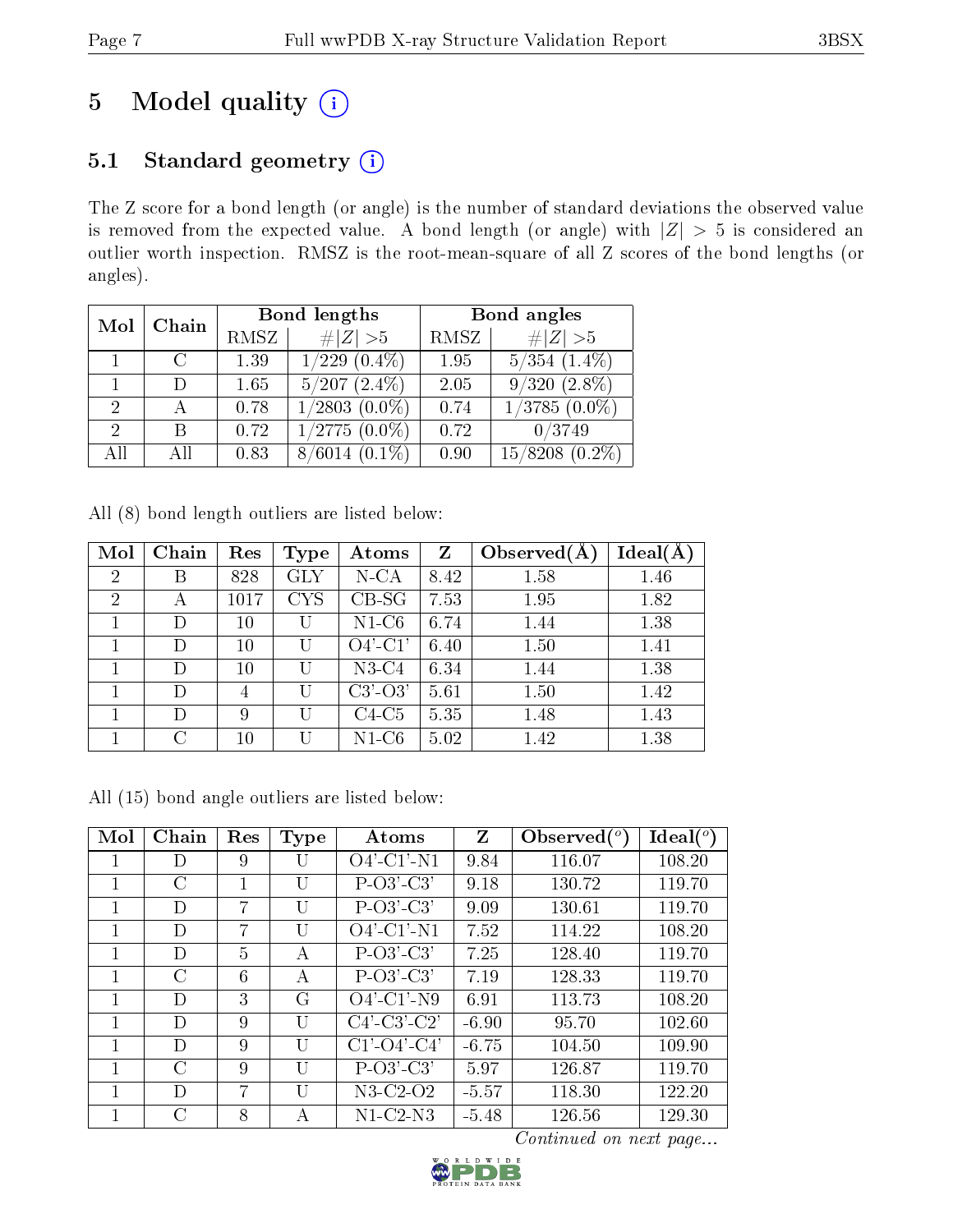| Mol | Chain | Res | Type | Atoms                 |         | Observed $(°)$ | $\Box$ Ideal( $^o$ ) |
|-----|-------|-----|------|-----------------------|---------|----------------|----------------------|
|     |       |     |      | N3-C2-O2              | $-5.46$ | 118.38         | 122-20               |
|     |       |     |      | $C3'$ - $C2'$ - $C1'$ | -5.18   | 97.36          | 101.50               |
|     |       | 936 | ARG  | NE-CZ-NH2             | $-5.06$ | 117 77         | 120.30               |

There are no chirality outliers.

There are no planarity outliers.

# 5.2 Too-close contacts  $(i)$

In the following table, the Non-H and H(model) columns list the number of non-hydrogen atoms and hydrogen atoms in the chain respectively. The H(added) column lists the number of hydrogen atoms added and optimized by MolProbity. The Clashes column lists the number of clashes within the asymmetric unit, whereas Symm-Clashes lists symmetry related clashes.

| Mol | Chain              |      | Non-H $\mid$ H(model) | H(added) | <b>Clashes</b> | <b>Symm-Clashes</b> |
|-----|--------------------|------|-----------------------|----------|----------------|---------------------|
|     | C                  | 206  |                       | 106      |                |                     |
|     |                    | 186  |                       | 96       |                |                     |
| റ   |                    | 2749 |                       | 2742     | 87             |                     |
| ച   | В                  | 2722 |                       | 2712     | 89             |                     |
| 3   |                    | 118  |                       |          | 20             |                     |
| ച   | В                  | 97   |                       |          | 25             |                     |
| ച   | $\left( \ \right)$ | 19   |                       |          |                |                     |
| 3   | Ð                  | 12   |                       |          |                |                     |
|     |                    | 6109 |                       | 5656     | 184            |                     |

The all-atom clashscore is defined as the number of clashes found per 1000 atoms (including hydrogen atoms). The all-atom clashscore for this structure is 16.

All (184) close contacts within the same asymmetric unit are listed below, sorted by their clash magnitude.

| Atom-1           | Atom-2            | Interatomic<br>distance $(\AA)$ | Clash<br>overlap $(A)$ |
|------------------|-------------------|---------------------------------|------------------------|
| 2:B:975:GLN:HB3  | 3: B:202: HOH:O   | 1.34                            | 1.22                   |
| 2:A:904:LYS:HE2  | 3: A:93: HOH:O    | 1.36                            | 1.22                   |
| 2:A:1117:LYS:HA  | 3:A:138:HOH:O     | 1.45                            | 1.16                   |
| 2:A:1109:HIS:HB2 | 3:A:141:HOH:O     | 1.48                            | 1.13                   |
| 2:A:1062:VAL:HB  | 3:A:237:HOH:O     | 1.66                            | 0.95                   |
| 2:B:1095:ALA:HA  | 3:B:147:HOH:O     | 1.68                            | 0.92                   |
| 2:B:982:GLN:HB2  | 3:B:215:HOH:O     | 1.72                            | 0.88                   |
| 2:A:1154:TYR:O   | 2:A:1158:LYS:HE3  | 1.72                            | 0.87                   |
| 2:A:1094:ARG:HD2 | 2:A:1131:VAL:HG23 | 1.56                            | 0.86                   |

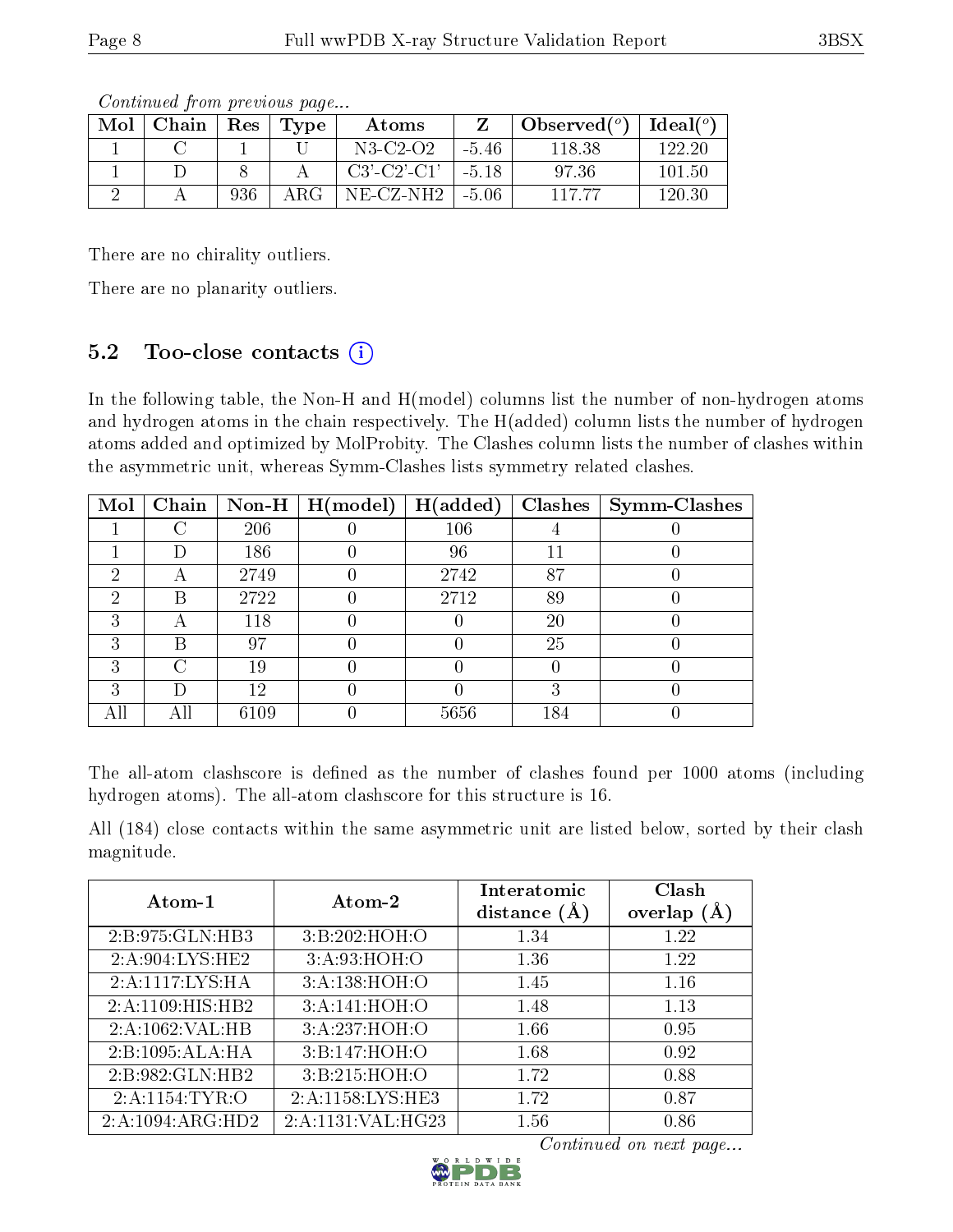| Atom-1                      | Atom-2                     | Interatomic    | <b>Clash</b>  |
|-----------------------------|----------------------------|----------------|---------------|
|                             |                            | distance $(A)$ | overlap $(A)$ |
| 2:B:1117:LYS:HE3            | 2:B:1154:TYR:HE1           | 1.40           | 0.85          |
| 2:A:908:PHE:HE1             | 3:A:145:HOH:O              | 1.60           | 0.83          |
| 2:B:832:LEU:HB2             | 3:B:78:HOH:O               | 1.79           | 0.81          |
| 2:A:894:VAL:HB              | 2:A:931:GLN:HE22           | 1.49           | 0.78          |
| 2:B:1082:VAL:HG13           | 3:B:212:HOH:O              | 1.83           | 0.77          |
| 2:A:854:MET:CE              | 2:A:888:ALA:HB3            | 2.15           | 0.77          |
| 2:A:1143:LYS:HG2            | 3:A:186:HOH:O              | 1.84           | 0.77          |
| 2:B:1103:THR:HG22           | 3: B: 184: HOH:O           | 1.86           | 0.76          |
| 2:B:892:LEU:HB2             | 2:B:902:ILE:HD11           | 1.68           | 0.76          |
| 2:B:829:ARG:HH12            | 2:B:837:ARG:HG2            | 1.53           | 0.73          |
| 2:A:854:MET:HE3             | 2:A:888:ALA:HB3            | 1.70           | 0.73          |
| 2:A:892:LEU:CB              | 2:A:902:ILE:HD11           | 2.20           | 0.72          |
| 2:A:892:LEU:HB3             | 2:A:902:ILE:HD11           | 1.71           | 0.72          |
| 1: D: 7: U: O2'             | 1:D:8:A:OP1                | 2.08           | 0.71          |
| 2:A:879:GLN:HE21            | 2:A:883:ASN:HD21           | 1.39           | 0.70          |
| 2:B:833:LEU:HB2             | 3:B:148:HOH:O              | 1.90           | 0.70          |
| 2:A:880:LEU:HB2             | 3:A:158:HOH:O              | 1.91           | 0.70          |
| 2:A:1158:LYS:H              | 2:A:1158:LYS:HE2           | 1.57           | 0.70          |
| 2:B:1106:ASP:O              | 2:B:1108:PRO:HD2           | 1.92           | 0.68          |
| 2:B:1012:ARG:HG3            | 3:B:202:HOH:O              | 1.94           | 0.68          |
| 2:B:840:ARG:CB              | 3: B:235: HOH:O            | 2.40           | 0.68          |
| 2:A:1136:GLN:O              | 2:A:1140:VAL:HG23          | 1.93           | 0.68          |
| 2:B:847:ARG:HD2             | 3:B:251:HOH:O              | 1.92           | 0.68          |
| 2:B:982:GLN:CB              | 3:B:215:HOH:O              | 2.33           | 0.68          |
| 2:B:1117:LYS:HE3            | 2: B: 1154: TYR: CE1       | 2.27           | 0.67          |
| 2:A:1033:THR:HG21           | 3:A:94:HOH:O               | 1.95           | 0.67          |
| 2:A:1061:ILE:O              | 2:A:1065:ILE:HD13          | 1.94           | 0.66          |
| 2:B:919:GLU:HB2             | 3:B:211:HOH:O              | 1.96           | 0.66          |
| 2: B: 1157: GLY: O          | 2:B:1161:LEU:HB2           | 1.96           | 0.66          |
| 2:B:841:TYR:CD2             | 3:B:235:HOH:O              | 2.49           | 0.65          |
| 2:B:1051:GLU:OE1            | 2:B:1084:LYS:HE2           | 1.96           | 0.65          |
| 2:B:1098:ILE:HD12           | 3:B:147:HOH:O              | 1.97           | 0.65          |
| 2:B:1127:LYS:O              | 2:B:1131:VAL:HG22          | 1.97           | 0.64          |
| 2:A:1154:TYR:O              | 2:A:1158:LYS:CE            | 2.44           | 0.64          |
| 1: D:9: U:H2'               | 2:B:900:TYR:OH             | 1.98           | 0.63          |
| 2:A:1062:VAL:CG1            | $3:A:237:\overline{HOH:O}$ | 2.45           | 0.62          |
| 2:A:880:LEU:HD23            | 2:A:880:LEU:C              | 2.20           | 0.62          |
| 2:A:954:VAL:HG22            | 2:A:988:PHE:HZ             | 1.64           | 0.62          |
| 2:B:1033:THR:HG21           | 3:B:105:HOH:O              | 1.98           | 0.62          |
| 2:B:897:PHE:HD1             | 3:B:177:HOH:O              | 1.81           | 0.62          |
| $1: D: 7: U: \overline{O2}$ | 1: D: 7: U:H2'             | 1.98           | 0.62          |

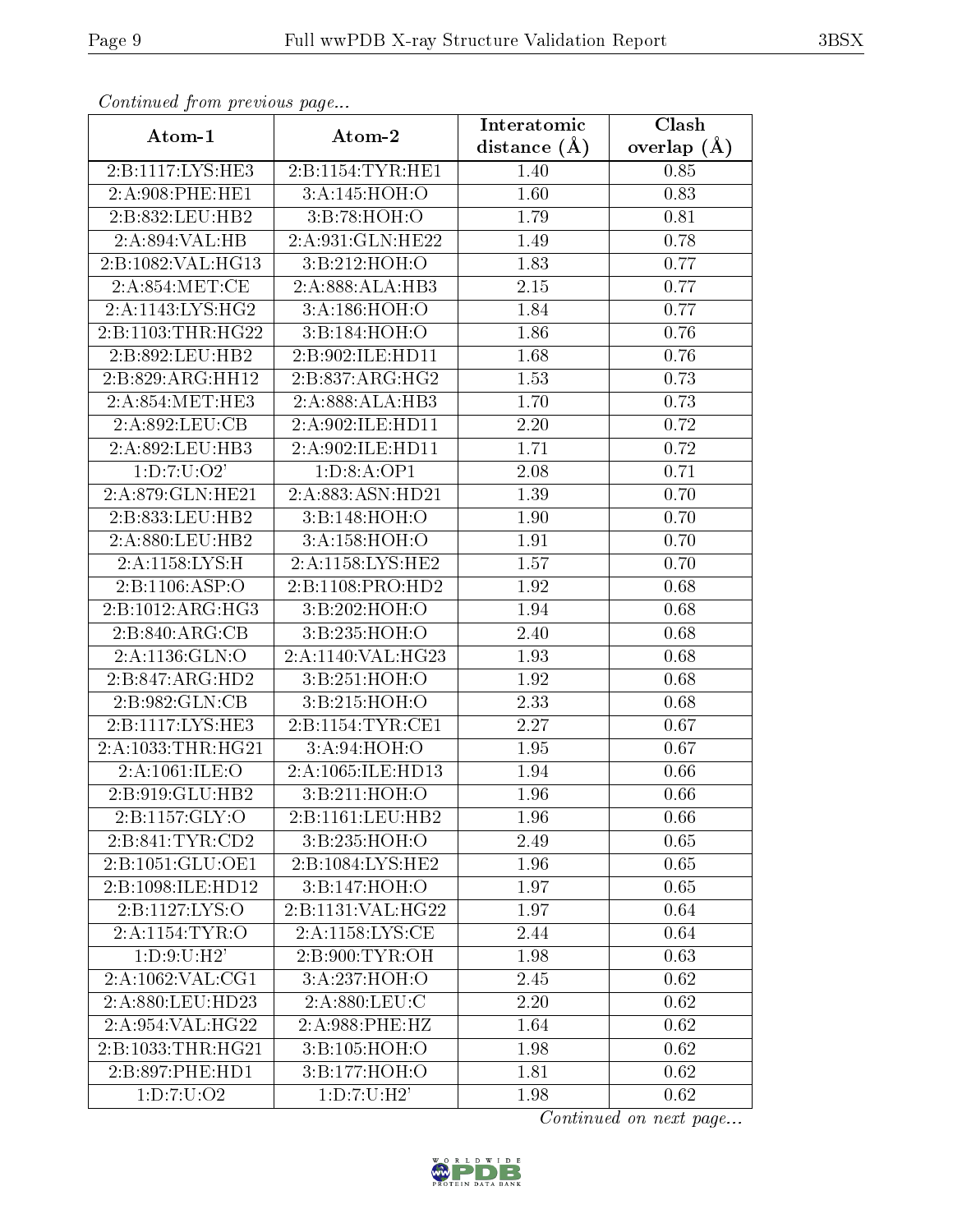| Atom-1             | Atom-2              | Interatomic      | $\overline{\text{Clash}}$ |
|--------------------|---------------------|------------------|---------------------------|
|                    |                     | distance $(\AA)$ | overlap $(A)$             |
| 2:A:880:LEU:HD23   | $2: A:880:$ LEU:O   | 2.00             | 0.61                      |
| 2:A:879:GLN:HE21   | 2:A:883:ASN:ND2     | 1.99             | 0.60                      |
| 2:Bi:1165:GLU:O    | 2:B:1166:LYS:O      | 2.20             | 0.60                      |
| 2:A:894:VAL:CB     | 2:A:931:GLN:HE22    | 2.15             | 0.59                      |
| 2:B:829:ARG:HH12   | 2:B:837:ARG:CG      | $2.15\,$         | 0.59                      |
| 2:B:1105:ASN:O     | 2:B:1107:GLY:N      | 2.33             | 0.58                      |
| 2:A:880:LEU:C      | 2:A:880:LEU:CD2     | 2.72             | 0.58                      |
| 2:A:833:LEU:HD22   | 2:A:855:GLU:HG2     | 1.86             | 0.58                      |
| 2:B:1033:THR:HG21  | 2:B:1064:GLU:HG3    | 1.85             | 0.57                      |
| 2: A:976: LYS: HD2 | 2:A:980:CYS:SG      | 2.44             | 0.57                      |
| 2:A:1112:LEU:O     | 2:A:1116:MET:HG3    | 2.04             | 0.57                      |
| 2:A:1119:GLN:NE2   | 3:A:252:HOH:O       | 2.38             | 0.56                      |
| 2: B: 837: ARG: HE | 2: B: 861: HIS: HD2 | 1.53             | 0.56                      |
| 2:A:1157:GLY:N     | 3:A:138:HOH:O       | 2.39             | 0.56                      |
| 1: D:6:A:H2'       | 3: D:20: HOH:O      | 2.06             | 0.56                      |
| 2:A:1060:LYS:O     | 2:A:1064:GLU:HG2    | 2.05             | 0.55                      |
| 2:B:1124:VAL:O     | 2:B:1128:MET:HG3    | 2.07             | 0.55                      |
| 2:A:854:MET:HE1    | 2:A:888:ALA:HB3     | 1.88             | 0.54                      |
| 2:A:1138:LYS:HA    | 2:A:1141:MET:HE2    | 1.89             | 0.54                      |
| $2:$ A:874:THR:OG1 | 2:A:877:GLU:HG3     | 2.06             | $0.54\,$                  |
| 2:B:1050:LEU:HD13  | 2:B:1084:LYS:HB3    | 1.89             | 0.54                      |
| 2:B:1104:MET:HE1   | 3:B:127:HOH:O       | 2.06             | 0.54                      |
| 2:A:902:ILE:HD12   | 2:A:902:ILE:N       | 2.22             | 0.54                      |
| 2:A:1070:LEU:HD13  | 2:A:1111:ALA:HB1    | 1.89             | 0.54                      |
| 2:B:1082:VAL:CG1   | 3:B:212:HOH:O       | 2.49             | 0.54                      |
| 2:A:1062:VAL:CB    | 3:A:237:HOH:O       | 2.35             | 0.54                      |
| 2:B:1093:GLU:O     | 2:B:1097:LEU:HG     | 2.08             | 0.53                      |
| 2:B:1148:ILE:HG23  | 2:B:1161:LEU:HD11   | 1.91             | 0.53                      |
| 2:A:892:LEU:HB2    | 2:A:902:ILE:HD11    | 1.89             | 0.53                      |
| 2:A:946:PRO:HB2    | 2:A:949:GLN:NE2     | 2.24             | 0.53                      |
| 2: B: 1030: HIS: O | 2:B:1033:THR:HG22   | 2.09             | 0.53                      |
| 2:B:1054:ARG:HD2   | 3: B:209: HOH:O     | 2.09             | 0.52                      |
| 2:A:902:ILE:HD12   | 2:A:902:ILE:H       | 1.74             | 0.52                      |
| 2:B:1012:ARG:HD2   | 3:B:202:HOH:O       | 2.08             | 0.52                      |
| 1: C: 5: A:H3'     | 3:A:248:HOH:O       | 2.09             | 0.52                      |
| 2:A:903:GLN:O      | 2:A:907:GLU:HG3     | 2.10             | 0.51                      |
| 2:A:990:ILE:HG13   | 2:A:1021:GLN:HB3    | 1.91             | 0.51                      |
| 2:B:892:LEU:HB2    | 2:B:902:ILE:CD1     | 2.40             | 0.51                      |
| 2:B:860:GLN:HG3    | 2:B:897:PHE:CE2     | 2.46             | 0.51                      |
| 2:B:854:MET:HB2    | 3:B:25:HOH:O        | 2.11             | 0.51                      |
| 2:B:1130:ASP:OD2   | 2:B:1163:LYS:HE2    | 2.11             | 0.50                      |

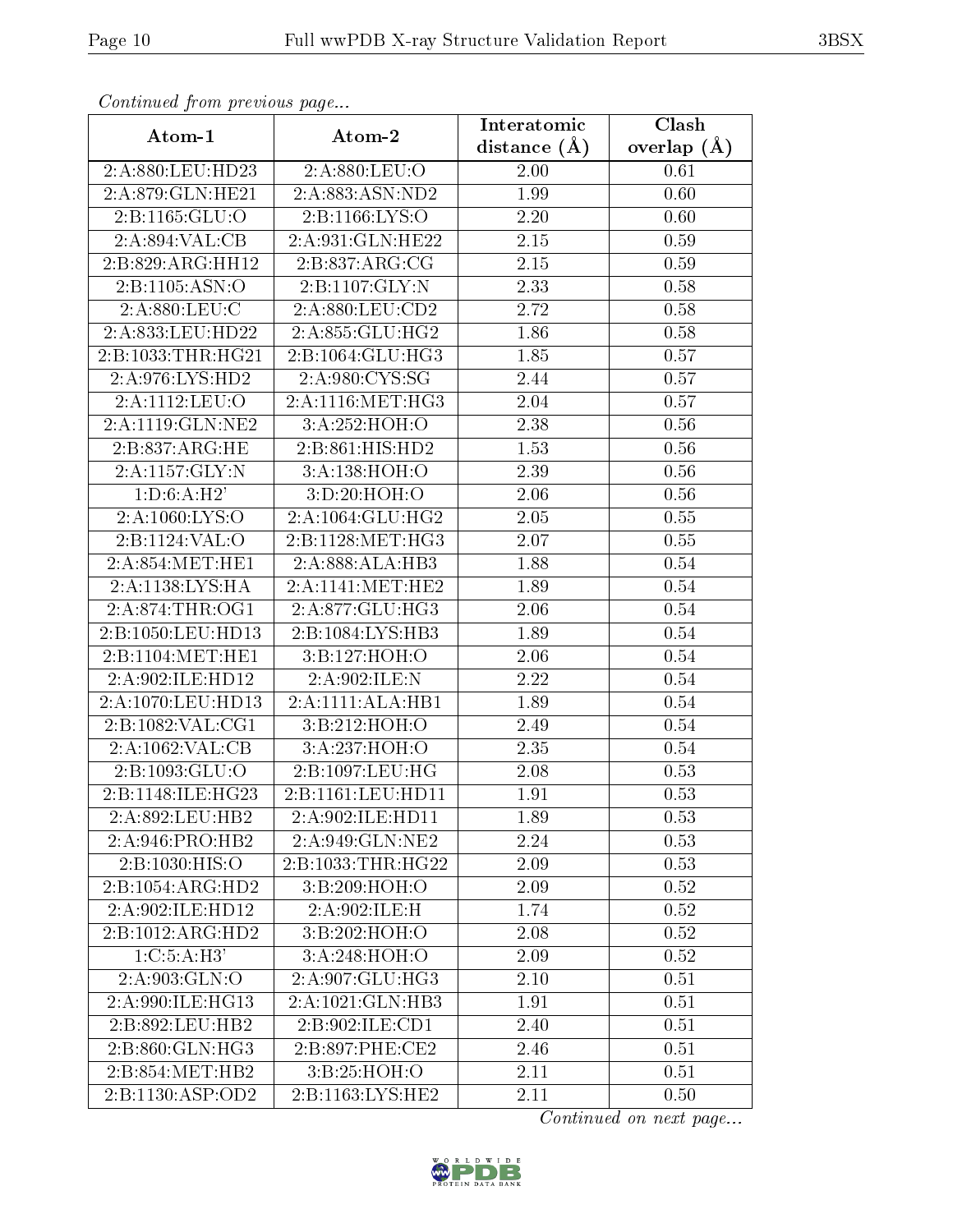| Atom-1               | Atom-2                             | Interatomic      | Clash         |
|----------------------|------------------------------------|------------------|---------------|
|                      |                                    | distance $(\AA)$ | overlap $(A)$ |
| 2:B:910:SER:H        | 2:B:913:GLN:NE2                    | 2.10             | 0.50          |
| 2:B:996:GLN:OE1      | 2:B:996:GLN:HA                     | 2.11             | 0.50          |
| 2:A:1033:THR:O       | 2:A:1037:VAL:HG13                  | 2.11             | 0.50          |
| 2:A:1158:LYS:CE      | 2:A:1158:LYS:H                     | 2.23             | 0.50          |
| 2:A:946:PRO:HB2      | 2:A:949:GLN:HE21                   | 1.77             | 0.49          |
| 1: D: 4: U:H2'       | 2:B:1044:TYR:OH                    | 2.11             | 0.49          |
| 2:A:951:ASN:O        | 2:A:955:ARG:HG3                    | 2.12             | 0.49          |
| 1: D:6:A:C2          | 2:B:972:HIS:CE1                    | 3.01             | 0.49          |
| 2:A:894:VAL:CG1      | 2:A:931:GLN:HE22                   | 2.25             | 0.49          |
| 2:A:875:PRO:HG3      | 2:B:1156:TYR:OH                    | 2.12             | 0.49          |
| 2:B:1154:TYR:HD2     | 2:B:1154:TYR:N                     | 2.11             | 0.48          |
| 2:B:887:GLN:HB2      | 3:B:113:HOH:O                      | 2.12             | 0.48          |
| 2:A:1095:ALA:O       | 2:A:1099:ASP:HB2                   | 2.14             | 0.48          |
| 2:A:1118:ASP:HB3     | 2:A:1121:ALA:HB3                   | 1.94             | 0.48          |
| 2:B:1079:SER:O       | 2:B:1082:VAL:HG22                  | 2.13             | 0.48          |
| 2:B:1138:LYS:NZ      | 3:B:50:HOH:O                       | 2.47             | 0.48          |
| 2:A:1092:THR:O       | 2:A:1096:VAL:HG23                  | 2.14             | 0.48          |
| 2:A:1094:ARG:CD      | 2:A:1131:VAL:HG23                  | 2.36             | 0.48          |
| 2:B:1153:LYS:HG3     | 2:B:1154:TYR:CD2                   | 2.49             | 0.48          |
| 2:A:954:VAL:HG21     | 2:A:986:LEU:CD1                    | 2.45             | 0.47          |
| 2: B: 1154: TYR: CD2 | 2:B:1154:TYR:N                     | 2.80             | 0.47          |
| 2:A:1143:LYS:CE      | 3:A:186:HOH:O                      | 2.63             | 0.47          |
| 2:B:867:GLN:HA       | 2:B:904:LYS:HD2                    | 1.97             | 0.47          |
| 2:A:903:GLN:HB3      | 2:A:940:LYS:HD2                    | 1.97             | 0.47          |
| 2:B:1051:GLU:OE1     | 2:B:1084:LYS:CE                    | 2.63             | 0.47          |
| 2:B:1167:TYR:HE2     | 3:B:124:HOH:O                      | 1.97             | 0.47          |
| 2:B:829:ARG:HH12     | 2:B:837:ARG:CB                     | 2.28             | 0.46          |
| 1: D:9: U:H2'        | 2:B:900:TYR:HH                     | 1.80             | 0.46          |
| 2:B:832:LEU:HD12     | 2: B: 852: HIS: CD2                | 2.50             | 0.46          |
| 2:A:993:PHE:CE2      | 2:A:1010:ILE:HD13                  | 2.50             | 0.46          |
| 2:A:1126:GLN:HB3     | 2:A:1163:LYS:HD2                   | 1.98             | 0.46          |
| 2: B: 837: ARG: HE   | 2:B:861:HIS:CD2                    | 2.33             | 0.46          |
| 2:A:943:GLU:HB2      | 2:A:976:LYS:NZ                     | 2.31             | 0.46          |
| 2:B:1034:GLU:O       | 2:B:1037:VAL:HG22                  | 2.16             | 0.46          |
| 2:A:1089:ALA:HB1     | 2:A:1093:GLU:HB3                   | 1.97             | 0.46          |
| 2:B:1012:ARG:CD      | 3:B:202:HOH:O                      | 2.64             | 0.46          |
| 2:B:829:ARG:NH1      | 2:B:837:ARG:HG2                    | 2.24             | 0.46          |
| 2:A:838:ASN:O        | 2:A:840:ARG:N                      | 2.50             | 0.46          |
| 2:B:1153:LYS:HG3     | $2:B:1154:TYR:H\overline{D2}$      | 1.81             | 0.46          |
| 2:A:1034:GLU:O       | 2:A:1037:VAL:HG22                  | 2.16             | 0.45          |
| 2:A:1158:LYS:HE2     | $2:A:1158:\overline{\text{LYS:N}}$ | 2.28             | 0.45          |

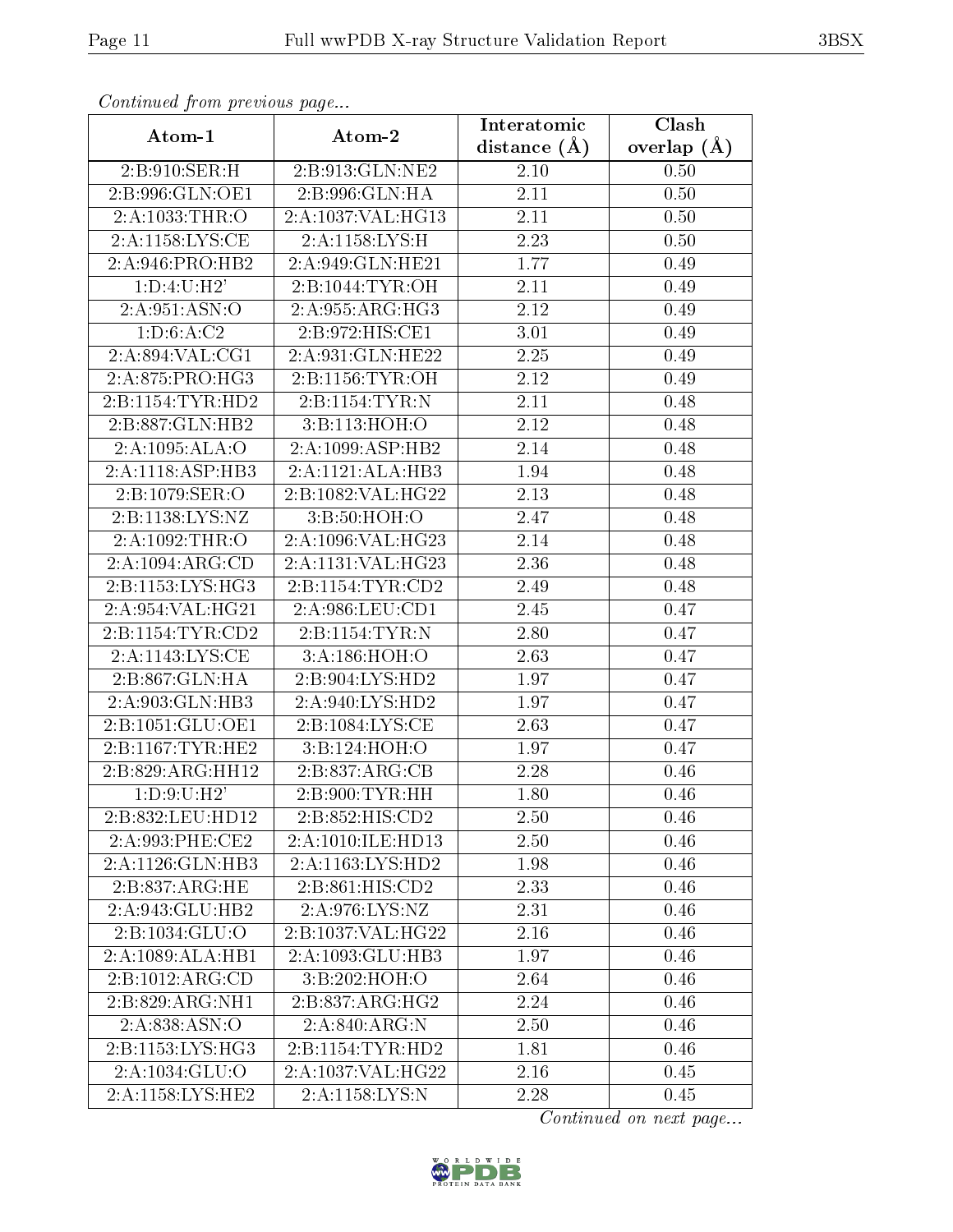| connunction proctotic page<br>Atom-1 | Atom-2              | Interatomic    | $\overline{\text{Clash}}$ |
|--------------------------------------|---------------------|----------------|---------------------------|
|                                      |                     | distance $(A)$ | overlap $(A)$             |
| 2:A:1030:HIS:HA                      | 2:A:1033:THR:CG2    | 2.47           | 0.45                      |
| 2:A:873:ALA:HB1                      | 2:A:877:GLU:HB2     | 1.97           | 0.45                      |
| 2:B:1050:LEU:CD1                     | 2:B:1084:LYS:HB3    | 2.46           | 0.45                      |
| 2:A:963:LYS:HD2                      | 3:A:254:HOH:O       | 2.16           | 0.45                      |
| 2:A:1071:VAL:HG21                    | 3:A:250:HOH:O       | 2.16           | 0.45                      |
| 2:A:896:VAL:HG13                     | 2:A:897:PHE:CD1     | 2.52           | 0.45                      |
| 2:B:1065:ILE:CD1                     | 2:B:1065:ILE:N      | 2.80           | 0.45                      |
| 2:A:920:ARG:HG2                      | 2:A:920:ARG:HH11    | 1.83           | 0.44                      |
| 2:A:962:LEU:HD23                     | 3:A:223:HOH:O       | 2.17           | 0.44                      |
| 2:B:912:GLU:H                        | 2: B: 912: GLU: CD  | 2.20           | 0.44                      |
| 2:B:1033:THR:CG2                     | 2:B:1064:GLU:HG3    | 2.47           | 0.44                      |
| 2:A:980:CYS:HB3                      | 2:B:1108:PRO:HG3    | 1.99           | 0.44                      |
| 2:A:1008:ARG:NH2                     | 3:A:248:HOH:O       | 2.38           | 0.44                      |
| 2:B:993:PHE:CE2                      | 2:B:1010:ILE:HD11   | 2.53           | 0.43                      |
| 2:A:1158:LYS:CD                      | 2:A:1158:LYS:H      | 2.32           | 0.43                      |
| 2: A:878:ARG:HD3                     | 3:A:128:HOH:O       | 2.17           | 0.43                      |
| 2:B:892:LEU:CB                       | 2:B:902:ILE:CD1     | 2.97           | 0.43                      |
| 2:B:933:TYR:O                        | 2:B:936:ARG:HB2     | 2.18           | 0.43                      |
| 2:B:1076:LYS:HD2                     | 2: B: 1120: TYR: OH | 2.18           | 0.43                      |
| 2:A:1071:VAL:CG2                     | 3:A:250:HOH:O       | 2.66           | 0.43                      |
| 2:B:833:LEU:O                        | 2:B:837:ARG:HB2     | 2.19           | 0.43                      |
| 1: D: 10: U: C3'                     | 3:D:12:HOH:O        | 2.67           | 0.42                      |
| 1: C: 9: U: O2'                      | 1:C:10:U:H5'        | 2.19           | 0.42                      |
| 2:A:1147:HIS:O                       | 2:A:1151:LEU:HG     | 2.19           | 0.42                      |
| 2:B:993:PHE:HE2                      | 2:B:1010:ILE:HD11   | 1.85           | 0.42                      |
| 2:B:1040:GLN:HG3                     | 2:B:1041:TYR:CD1    | 2.54           | 0.42                      |
| 2:A:993:PHE:HE2                      | 2:A:1010:ILE:CD1    | 2.33           | 0.42                      |
| 1: D: 5: A: O2'                      | 2:B:1041:TYR:HE2    | 2.03           | 0.41                      |
| 2:B:870:LEU:HD22                     | 2:B:878:ARG:HG2     | 2.02           | 0.41                      |
| 1: D: 5: A: H3'                      | 3:D:16:HOH:O        | 2.20           | 0.41                      |
| 1: D: 8: A: H8                       | 1: D:8:A:H5"        | 1.84           | 0.41                      |
| 2:A:1026:LEU:HD23                    | 2:A:1026:LEU:HA     | 1.93           | 0.41                      |
| 2:A:1029:LEU:HD21                    | 2:A:1045:VAL:HG11   | 2.02           | 0.41                      |
| $2:B:1086:\overline{\mathrm{VAL:O}}$ | 2:B:1094:ARG:HD3    | 2.20           | 0.41                      |
| 2:B:1094:ARG:O                       | 2:B:1098:ILE:HG13   | 2.21           | 0.41                      |
| 2: B: 1130: ASP: CG                  | 2:B:1163:LYS:HE2    | 2.40           | 0.41                      |
| 2:B:879:GLN:O                        | 2:B:883:ASN:HB2     | 2.20           | 0.41                      |
| 2:A:1071:VAL:HG23                    | 2:A:1072:LEU:N      | 2.36           | 0.41                      |
| 2:A:1157:GLY:O                       | 2:A:1161:LEU:HD22   | 2.21           | 0.41                      |
| 2:B:1112:LEU:O                       | 2:B:1116:MET:HG3    | 2.20           | 0.41                      |
| 1:C:7:U:O2'                          | 1:C:8:A:OP1         | 2.32           | 0.41                      |

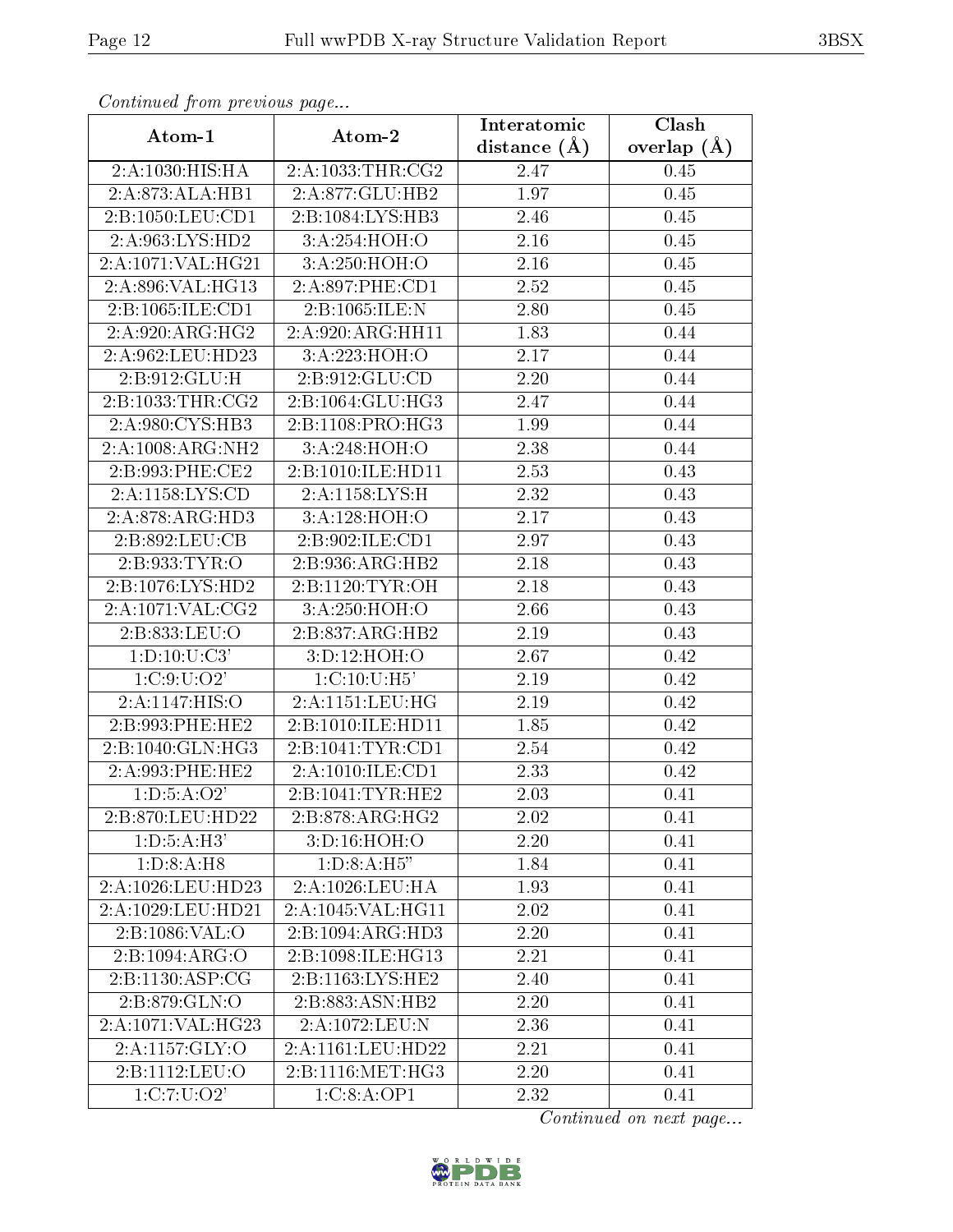| Atom-1             | Atom-2               | Interatomic<br>distance $(A)$ | Clash<br>overlap $(A)$ |
|--------------------|----------------------|-------------------------------|------------------------|
| 2:B:1130:ASP:OD1   | 2: B: 1163: LYS: HE2 | 2.21                          | 0.41                   |
| 2:A:1058:LYS:NZ    | 2:A:1088:HIS:HB3     | 2.36                          | 0.41                   |
| 2:A:1069:VAL:HG11  | 2: A: 1101: VAL: CG1 | 2.51                          | 0.40                   |
| 2:A:1143:LYS:O     | 2:A:1146:PRO:HD2     | 2.21                          | 0.40                   |
| 2: B: 1156: TYR: O | 2: B: 1158: LYS: N   | 2.54                          | 0.40                   |
| 2:B:892:LEU:CB     | 2: B:902: ILE: HD11  | 2.42                          | 0.40                   |
| 2: B: 961: VAL: O  | 2:B:965:VAL:HG23     | 2.21                          | 0.40                   |
| 2:B:1072:LEU:HD23  | 2:B:1072:LEU:HA      | 1.92                          | 0.40                   |
| 2:A:1094:ARG:HH11  | 2:A:1094:ARG:HB2     | 1.86                          | 0.40                   |
| 1:C:6:A:P          | 1: C:6:A:H3'         | 2.61                          | 0.40                   |
| 2:A:1047:GLN:HG3   | 2:A:1081:VAL:HG22    | 2.03                          | 0.40                   |

There are no symmetry-related clashes.

## 5.3 Torsion angles (i)

#### 5.3.1 Protein backbone (i)

In the following table, the Percentiles column shows the percent Ramachandran outliers of the chain as a percentile score with respect to all X-ray entries followed by that with respect to entries of similar resolution.

The Analysed column shows the number of residues for which the backbone conformation was analysed, and the total number of residues.

| Mol | Chain | Analysed                      | Favoured       | Allowed   Outliers |           | Percentiles           |
|-----|-------|-------------------------------|----------------|--------------------|-----------|-----------------------|
|     |       | 339/343(99%)                  | $ 331 (98\%)$  | $7(2\%)$           | $1(0\%)$  | 50<br>41              |
|     | Β     | $338/343$ (98\%)   315 (93\%) |                | 17(5%)             | 6 $(2\%)$ |                       |
| All | All   | 677/686 (99%)                 | $  646 (95\%)$ | 24 $(4%)$          | 7(1%)     | 17 <sub>1</sub><br>15 |

All (7) Ramachandran outliers are listed below:

| Mol            | Chain | Res  | <b>Type</b> |
|----------------|-------|------|-------------|
| 2              |       | 839  | ASN         |
| 2              | R     | 1106 | <b>ASP</b>  |
| $\overline{2}$ | В     | 1166 | <b>LYS</b>  |
| $\overline{2}$ | B     | 840  | ${\rm ARG}$ |
| 2              | R     | 1157 | <b>GLY</b>  |
| 2              | R     | 829  | $\rm{ARG}$  |
| 2              |       | 1134 | PRO         |

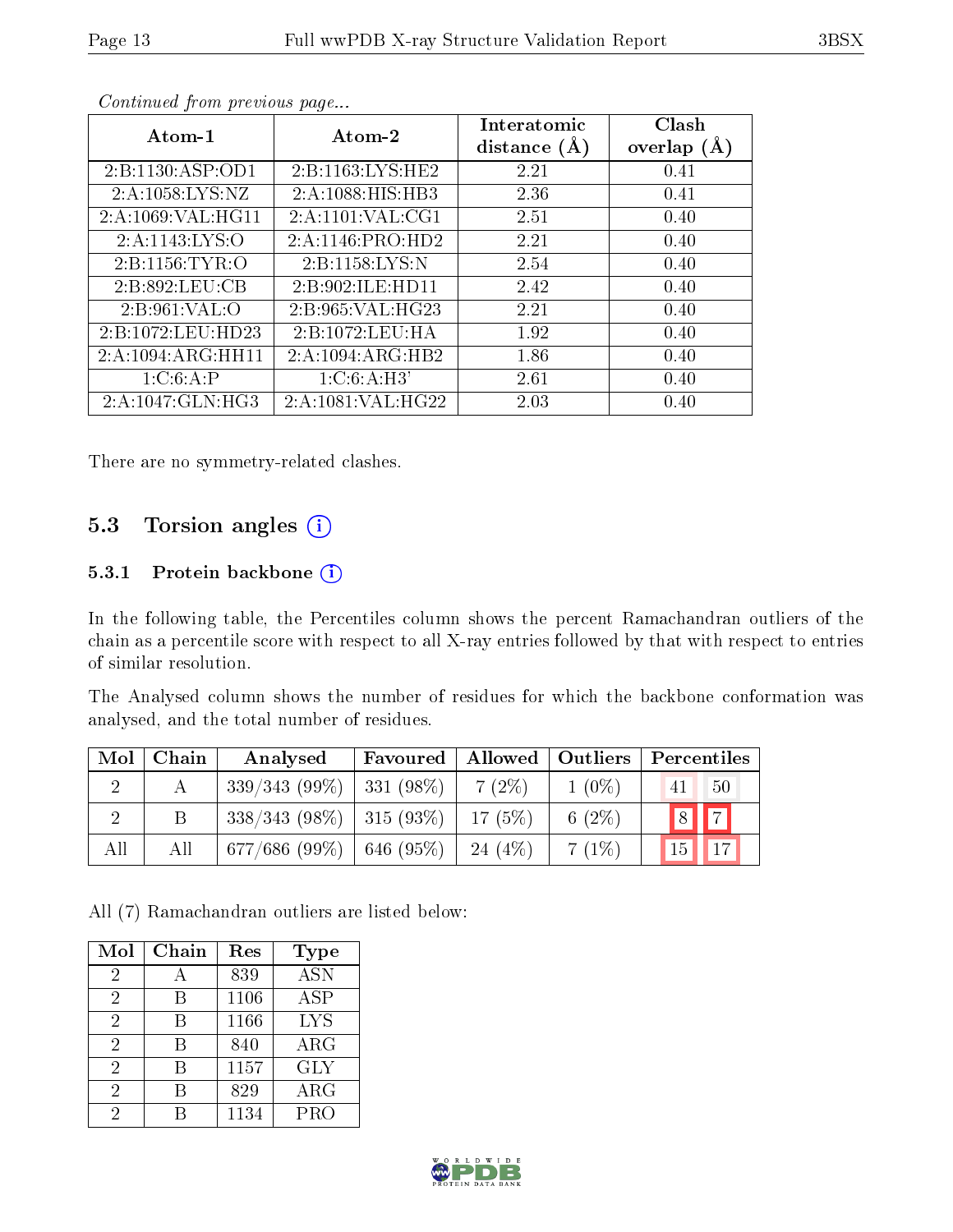#### 5.3.2 Protein sidechains (i)

In the following table, the Percentiles column shows the percent sidechain outliers of the chain as a percentile score with respect to all X-ray entries followed by that with respect to entries of similar resolution.

The Analysed column shows the number of residues for which the sidechain conformation was analysed, and the total number of residues.

| Mol | Chain | Analysed        | Rotameric   Outliers |        | Percentiles |
|-----|-------|-----------------|----------------------|--------|-------------|
|     |       | $299/306(98\%)$ | 284 $(95\%)$         | 15(5%) | 34<br>24    |
|     | Β     | $294/306(96\%)$ | 277 $(94\%)$         | 17(6%) | 27<br>20    |
| All | All   | 593/612(97%)    | 561 $(95%)$          | 32(5%) | 30<br>22    |

All (32) residues with a non-rotameric sidechain are listed below:

| Mol                      | $\overline{\text{Chain}}$                                                                                   | Res               | $_{\rm Type}$           |
|--------------------------|-------------------------------------------------------------------------------------------------------------|-------------------|-------------------------|
| $\overline{2}$           | $\overline{A}$                                                                                              | 880               | <b>LEU</b>              |
| $\overline{2}$           |                                                                                                             | 957               | $\overline{\text{LEU}}$ |
| $\overline{2}$           | $\frac{\overline{A}}{\overline{A}}$                                                                         | 976               | $\overline{\text{LYS}}$ |
| $\overline{2}$           |                                                                                                             | 986               | LEU                     |
| $\overline{2}$           | $\frac{\overline{A}}{\overline{A}}$                                                                         | 987               | $\overline{\text{GLN}}$ |
| $\overline{2}$           |                                                                                                             | $\overline{1017}$ | $\overline{\text{CYS}}$ |
| $\overline{2}$           | $\overline{A}$                                                                                              | 1033              | <b>THR</b>              |
| $\overline{2}$           | $\overline{A}$                                                                                              | 1092              | THR                     |
| $\overline{2}$           | $\frac{\overline{A}}{\overline{A}}$ $\frac{\overline{A}}{\overline{A}}$ $\frac{\overline{A}}{\overline{A}}$ | 1094              | $\overline{\rm{ARG}}$   |
| $\overline{2}$           |                                                                                                             | 1099              | $\overline{\text{ASP}}$ |
| $\overline{2}$           |                                                                                                             | $\overline{1133}$ | $\overline{\text{GLU}}$ |
| $\overline{2}$           |                                                                                                             | <b>1150</b>       | <b>THR</b>              |
| $\overline{2}$           |                                                                                                             | $\overline{1158}$ | $\overline{\text{LYS}}$ |
| $\overline{2}$           |                                                                                                             | $\overline{1161}$ | $\overline{\text{LEU}}$ |
| $\overline{2}$           | $\frac{\overline{A}}{\overline{B}}$                                                                         | 1163              | <b>LYS</b>              |
| $\overline{2}$           |                                                                                                             | $\overline{832}$  | $\overline{\text{LEU}}$ |
| $\overline{2}$           | $\overline{\mathbf{B}}$                                                                                     | $\overline{904}$  | $\overline{\text{LYS}}$ |
| $\overline{2}$           | $\overline{\text{B}}$                                                                                       | 919               | $\overline{\text{GLU}}$ |
| $\overline{2}$           | $\overline{\mathrm{B}}$                                                                                     | $\overline{920}$  | $\overline{\text{ARG}}$ |
| $\overline{2}$           | B                                                                                                           | 932               | MET                     |
| $\overline{2}$           | $\overline{\mathrm{B}}$                                                                                     | 940               | $\overline{\text{LYS}}$ |
| $\overline{2}$           | $\overline{\mathrm{B}}$                                                                                     | 976               | $\overline{\text{LYS}}$ |
|                          | B                                                                                                           | 984               | $\overline{\text{GLN}}$ |
| $\frac{\overline{2}}{2}$ | $\overline{\mathrm{B}}$                                                                                     | 1017              | $\overline{\text{CYS}}$ |
|                          | $\overline{\mathrm{B}}$                                                                                     | 1033              | <b>THR</b>              |
| $\overline{2}$           | $\overline{\mathrm{B}}$                                                                                     | $\overline{1065}$ | <b>ILE</b>              |
| $\overline{2}$           | $\overline{\mathrm{B}}$                                                                                     | 1066              | ARG                     |

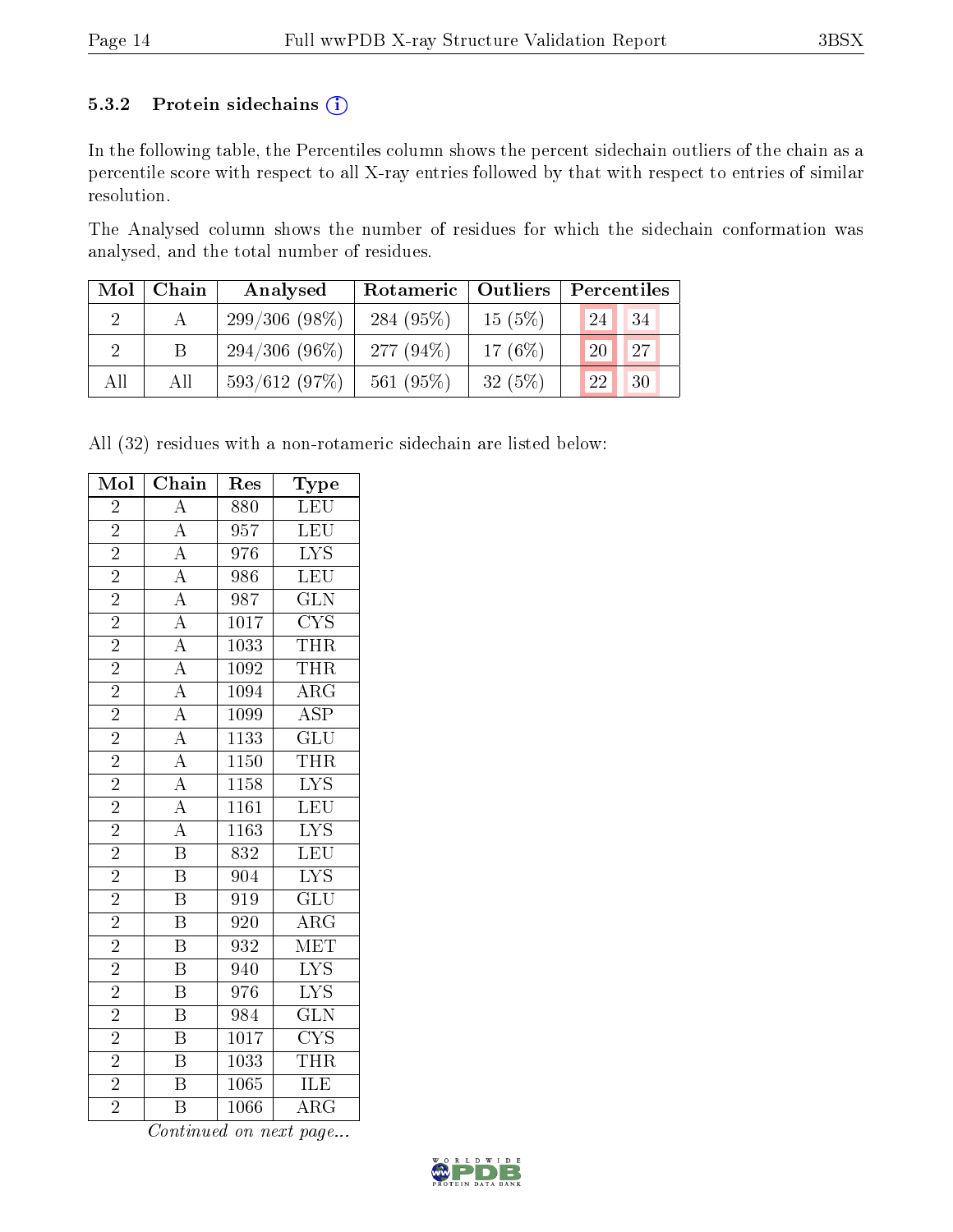Continued from previous page...

| Mol | Chain | Res  | Type |
|-----|-------|------|------|
| 2   |       | 1110 | SER. |
| 2   |       | 1138 | LYS  |
| 2   |       | 1143 | LYS  |
| 2   |       | 1154 | TYR. |
|     |       | 1167 | TYR  |

Some sidechains can be flipped to improve hydrogen bonding and reduce clashes. All (17) such sidechains are listed below:

| Mol            | Chain                   | Res  | Type                      |
|----------------|-------------------------|------|---------------------------|
| $\overline{2}$ | $\boldsymbol{A}$        | 839  | ASN                       |
| $\overline{2}$ | $\overline{A}$          | 883  | $\overline{\mathrm{ASN}}$ |
| $\overline{2}$ | $\overline{\rm A}$      | 887  | <b>GLN</b>                |
| $\overline{2}$ | $\overline{\rm A}$      | 913  | <b>GLN</b>                |
| $\overline{2}$ | $\overline{A}$          | 931  | GLN                       |
| $\overline{2}$ | $\overline{\rm A}$      | 949  | <b>GLN</b>                |
| $\overline{2}$ | $\overline{\rm A}$      | 960  | HIS                       |
| $\overline{2}$ | $\overline{\rm A}$      | 1031 | GLN                       |
| $\overline{2}$ | $\overline{\rm A}$      | 1032 | HIS                       |
| $\overline{2}$ | B                       | 852  | <b>HIS</b>                |
| $\overline{2}$ | B                       | 858  | GLN                       |
| $\overline{2}$ | $\overline{\mathrm{B}}$ | 861  | HIS                       |
| $\overline{2}$ | B                       | 891  | <b>GLN</b>                |
| $\overline{2}$ | $\overline{\mathrm{B}}$ | 913  | $\overline{\text{GLN}}$   |
| $\overline{2}$ | Β                       | 949  | GLN                       |
| $\overline{2}$ | Β                       | 968  | GLN                       |
| $\overline{2}$ | В                       | 972  | HIS                       |

#### 5.3.3 RNA [O](https://www.wwpdb.org/validation/2017/XrayValidationReportHelp#rna)i

| Mol | Chain | Analysed      | <b>Backbone Outliers</b> | Pucker Outliers |
|-----|-------|---------------|--------------------------|-----------------|
|     |       | $10/11(90\%)$ | $5(50\%)$                | $3(30\%)$       |
|     |       | $11(72\%)$    | 5(62%)                   | 2(25%)          |
|     | Аll   | 18/22(81%)    | $10\ (55\%)$             | $127\%$         |

All (10) RNA backbone outliers are listed below:

| Mol | Chain | Res | `ype |
|-----|-------|-----|------|
|     |       |     |      |
|     |       |     |      |
|     |       |     |      |

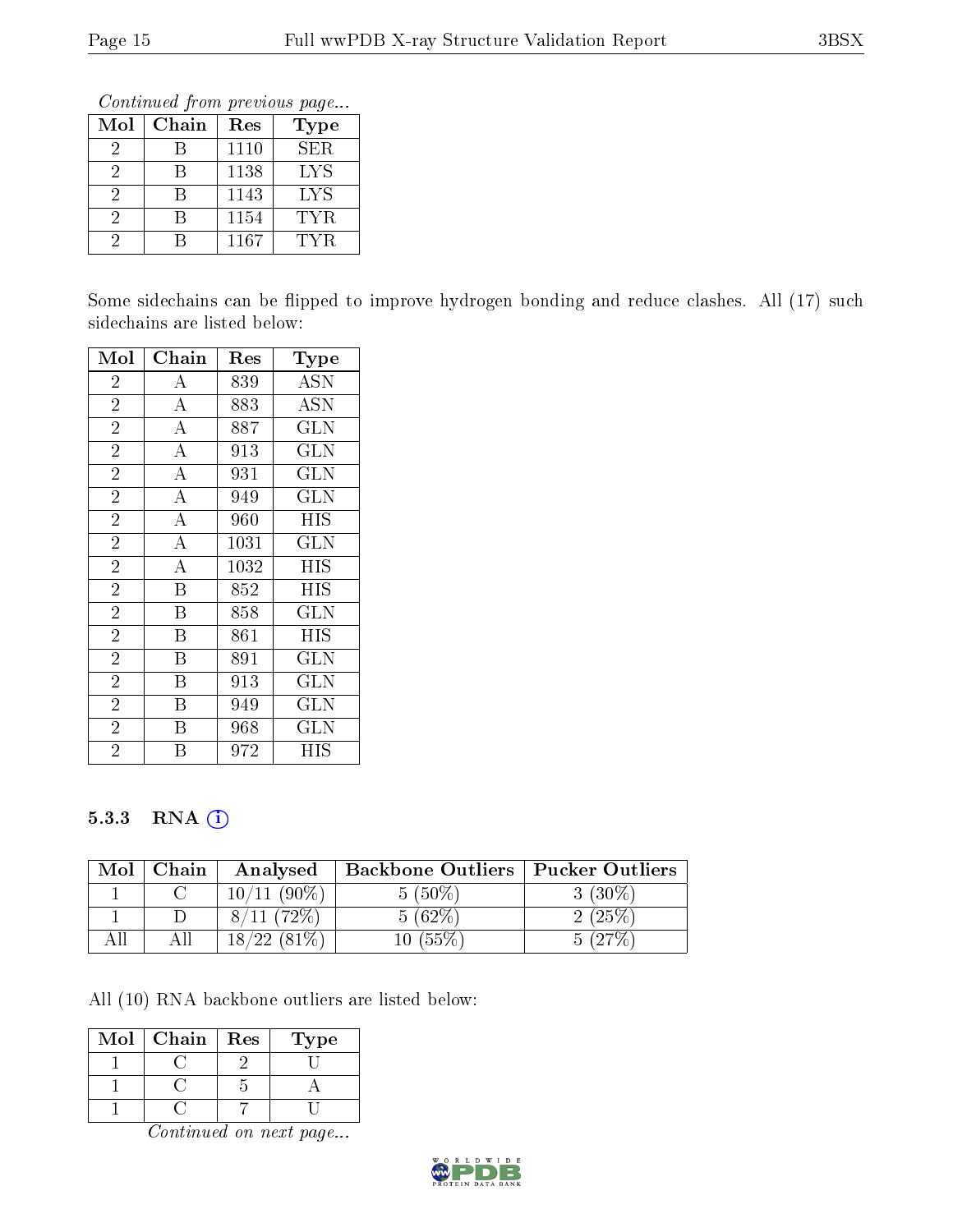Continued from previous page...

| Mol | Chain        | Res    | <b>Type</b> |
|-----|--------------|--------|-------------|
|     | $\mathsf{C}$ |        |             |
|     | C            | Ч      |             |
|     |              | 5      |             |
|     |              | հ      |             |
|     |              |        |             |
|     |              |        |             |
|     |              | $10\,$ |             |

All (5) RNA pucker outliers are listed below:

| $Mol$   Chain   Res | <b>Type</b> |
|---------------------|-------------|
|                     |             |
|                     |             |
|                     |             |
|                     |             |
|                     |             |

## 5.4 Non-standard residues in protein, DNA, RNA chains (i)

There are no non-standard protein/DNA/RNA residues in this entry.

#### 5.5 Carbohydrates  $(i)$

There are no carbohydrates in this entry.

# 5.6 Ligand geometry (i)

There are no ligands in this entry.

# 5.7 [O](https://www.wwpdb.org/validation/2017/XrayValidationReportHelp#nonstandard_residues_and_ligands)ther polymers (i)

There are no such residues in this entry.

# 5.8 Polymer linkage issues (i)

There are no chain breaks in this entry.

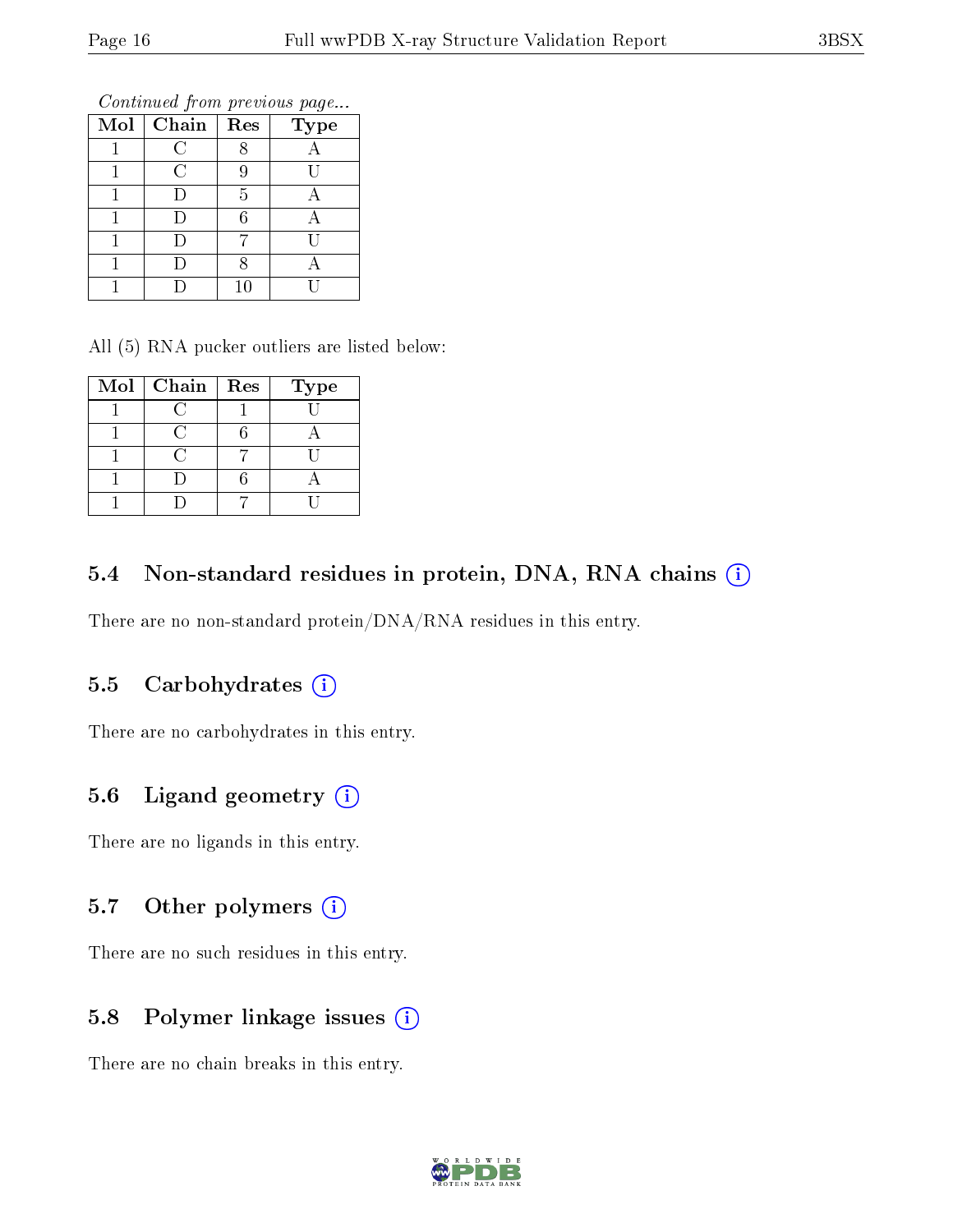# 6 Fit of model and data  $(i)$

# 6.1 Protein, DNA and RNA chains  $(i)$

In the following table, the column labelled  $#RSRZ> 2'$  contains the number (and percentage) of RSRZ outliers, followed by percent RSRZ outliers for the chain as percentile scores relative to all X-ray entries and entries of similar resolution. The OWAB column contains the minimum, median,  $95<sup>th</sup>$  percentile and maximum values of the occupancy-weighted average B-factor per residue. The column labelled ' $Q< 0.9$ ' lists the number of (and percentage) of residues with an average occupancy less than 0.9.

| Mol            | Chain         | Analysed         | $<$ RSRZ $>$ | $\#\text{RSRZ}{>}2$   | $OWAB(A^2)$    | $\rm Q\textcolor{black}{<}0.9$ |
|----------------|---------------|------------------|--------------|-----------------------|----------------|--------------------------------|
|                | $\mathcal{C}$ | $10/11$ (90%)    | 0.12         | $0$ 100 100           | 28, 44, 61, 68 |                                |
|                | D             | $9/11(81\%)$     | 0.99         | $1(11\%)$ 5 8         | 36, 61, 79, 86 |                                |
| -2             | А             | $341/343$ (99\%) | $-0.13$      | $5(1\%)$<br>73<br>79  | 21, 35, 60, 73 |                                |
| $\overline{2}$ | B             | $340/343$ (99%)  | 0.10         | $13(3\%)$<br>40<br>47 | 26, 41, 66, 79 |                                |
| All            | All           | $700/708$ (98\%) | $-0.00$      | $19(2\%)$<br>54<br>62 | 21, 38, 64, 86 |                                |

All (19) RSRZ outliers are listed below:

| Mol            | Chain              | Res  | Type       | $_{\rm RSRZ}$ |
|----------------|--------------------|------|------------|---------------|
| $\overline{2}$ | Β                  | 1154 | <b>TYR</b> | 7.9           |
| $\overline{2}$ | B                  | 1104 | MET        | 4.7           |
| $\mathbf{1}$   | $\mathbf{D}$       | 7    | U          | 4.4           |
| $\overline{2}$ | B                  | 1106 | ASP        | 4.3           |
| $\overline{2}$ | $\overline{\rm A}$ | 1108 | PRO        | 3.4           |
| $\overline{2}$ | B                  | 828  | $\rm GLY$  | 3.0           |
| $\overline{2}$ | B                  | 1167 | <b>TYR</b> | 2.9           |
| $\overline{2}$ | A                  | 1091 | $\rm{ARG}$ | 2.9           |
| $\overline{2}$ | $\boldsymbol{B}$   | 1155 | THR        | 2.9           |
| $\overline{2}$ | B                  | 1105 | <b>ASN</b> | 2.7           |
| $\overline{2}$ | B                  | 1161 | LEU        | $2.5\,$       |
| $\overline{2}$ | B                  | 830  | SER        | 2.4           |
| $\overline{2}$ | B                  | 838  | ASN        | 2.4           |
| $\overline{2}$ | B                  | 1156 | <b>TYR</b> | 2.4           |
| $\overline{2}$ | B                  | 1018 | <b>LEU</b> | 2.3           |
| $\overline{2}$ | $\boldsymbol{B}$   | 1017 | <b>CYS</b> | $2.2\,$       |
| $\overline{2}$ | А                  | 829  | $\rm{ARG}$ | 2.1           |
| $\overline{2}$ | А                  | 908  | PHE        | 2.1           |
| $\overline{2}$ | A                  | 839  | ASN        | 2.1           |